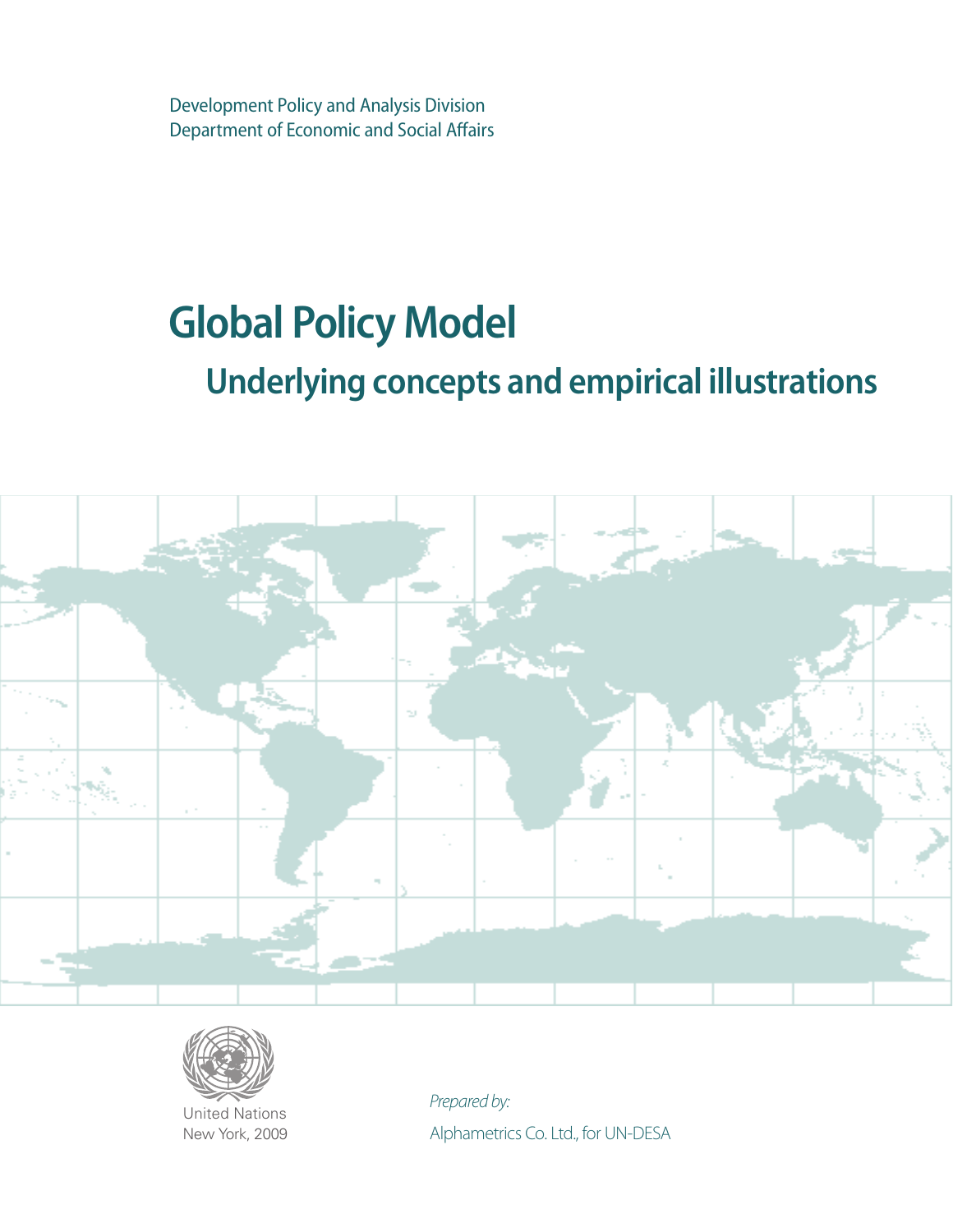### **The UN DESA Global Policy Model**

### **Underlying concepts and empirical illustrations**

**Francis Cripps** 

**Alex Izurieta** 

**Rob Vos** 

**October 2010** 

### **PRELIMINARY DRAFT**

### **[ Do not quote ]**

**Alphametrics Co., Ltd. Development Policy Analysis Division Saraburi, Thailand Department of Economic and Social Affairs United Nations, New York**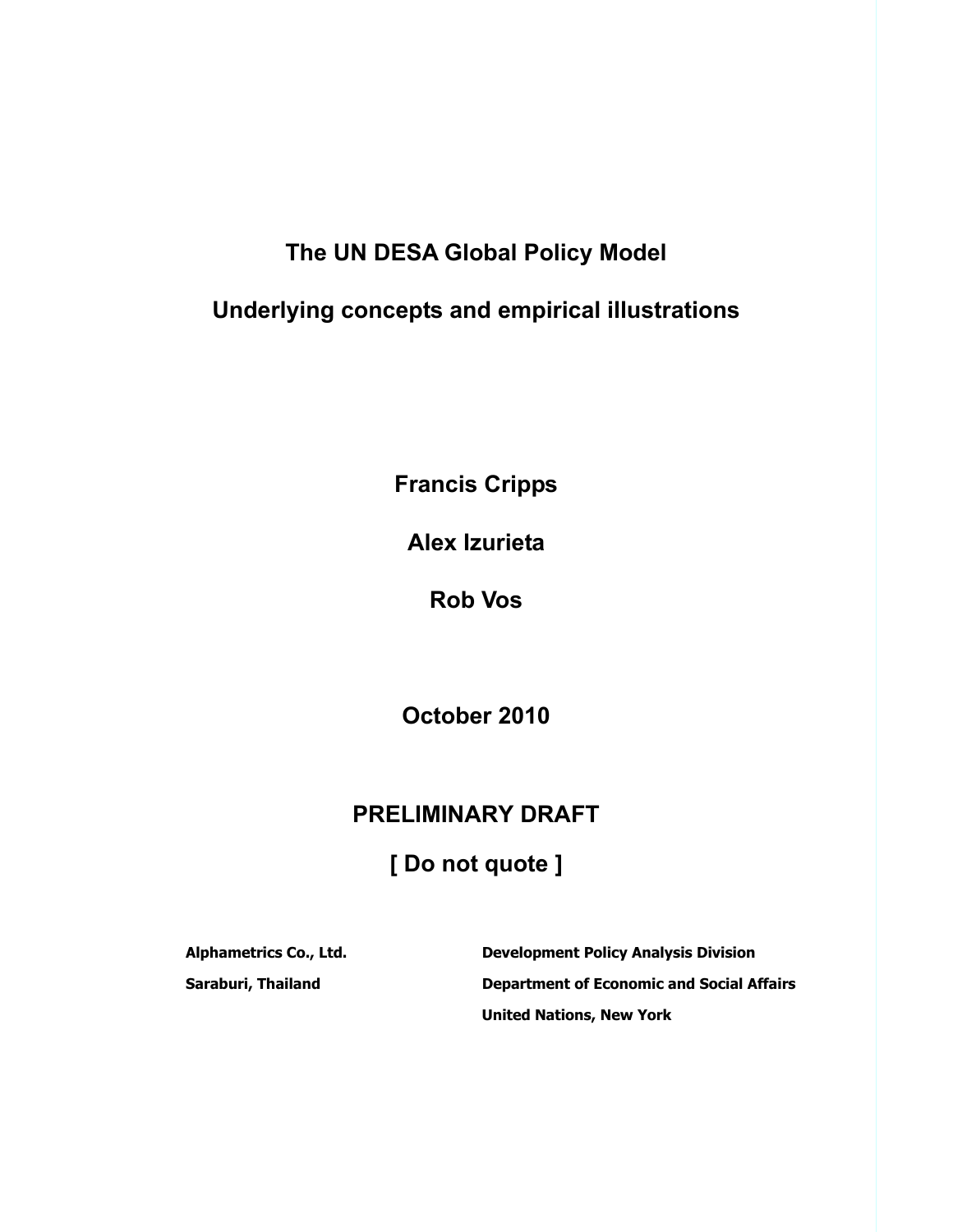### **Abstract**

A global policy model (GPM) has been developed by UN DESA for the study of medium-term policy coordination issues. The focus is on providing a clearly articulated structural explanation of developments in the world economy that have arisen or may arise in future from interactions between the main countries and country groupings.

The GPM represents the world economy as a historically-determined system that is open to alternative patterns of development depending on policy initiatives and responses in different regions. Yet there are many important constraints arising from the need to maintain financial stability and avoid excessive accumulation of debt. Likewise, there are institutions and behavioural rules that provide the framework for integration of the global system and define the terms for participation of individual countries and country groupings. Although the global system is variegated and complex in its detail, there is sufficient regularity of behaviour to give plausibility to propositions about requirements, objectives and constraints on policy.

This paper outlines main features of the model and its theoretical and empirical basis. The latter part illustrates how the model's historical data and simulation capabilities can be used to provide information relevant to contemporary policy debates and show, in a structured way, the full implications of economic policy choices.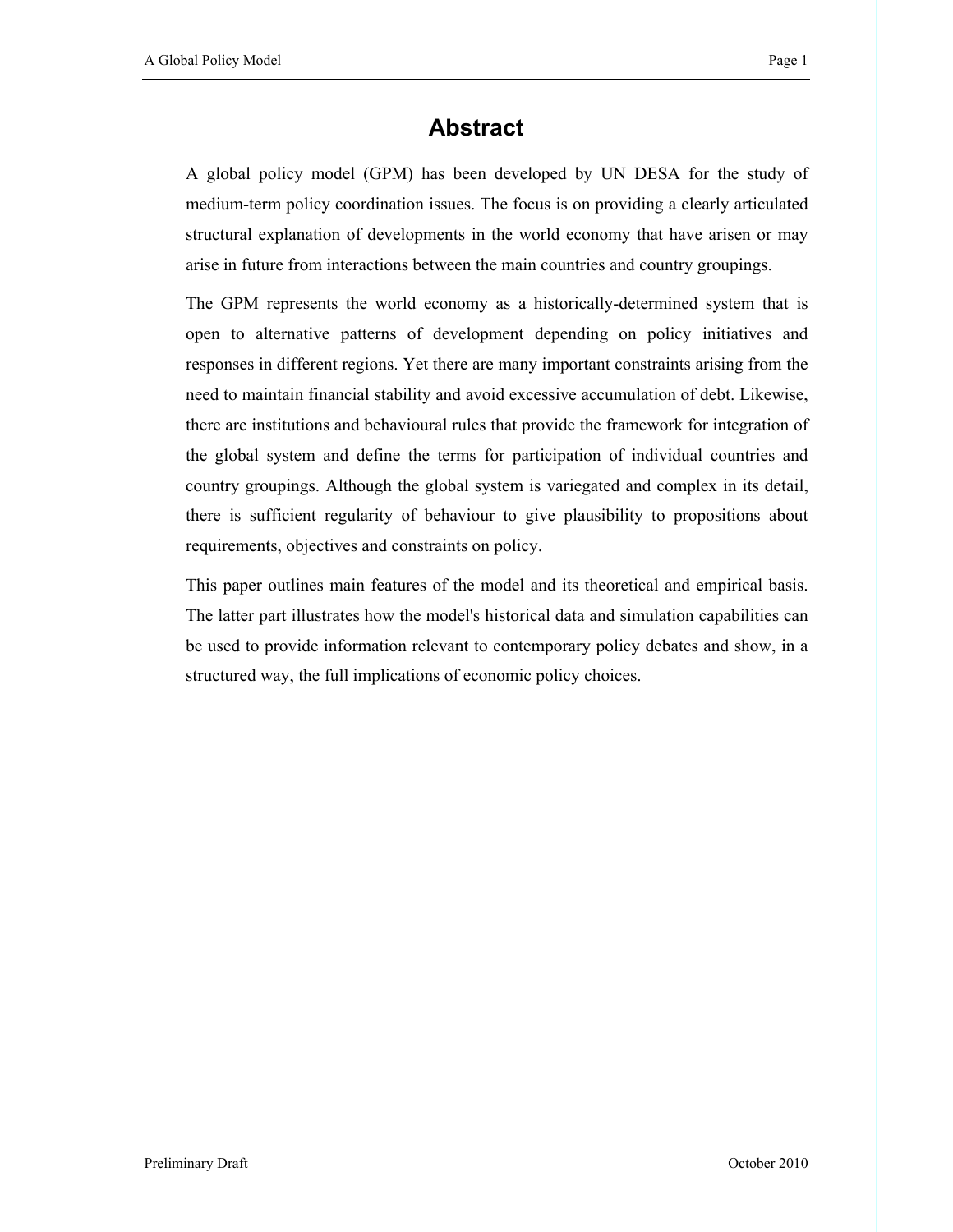### **Contents**

| <b>INTRODUCTION</b>                   | 3  |
|---------------------------------------|----|
| Motivation                            | 3  |
| Overview of sectors and policy arenas | 4  |
| Flexible aggregation                  | 6  |
| One world                             | 7  |
| Structuralist parameterization        | 8  |
| Econometric methods                   | 9  |
| Productive capacity                   | 13 |
| Policy simulation                     | 14 |
| <b>ASSUMPTIONS AND DATA SOURCES</b>   | 17 |
| Policy perspectives and macro theory  | 17 |
| Data sources                          | 19 |
| <b>EMPIRICAL ILLUSTRATIONS</b>        | 20 |
| Global financial imbalances           | 20 |
| Winners and losers                    | 24 |
| Global convergence                    | 29 |
|                                       |    |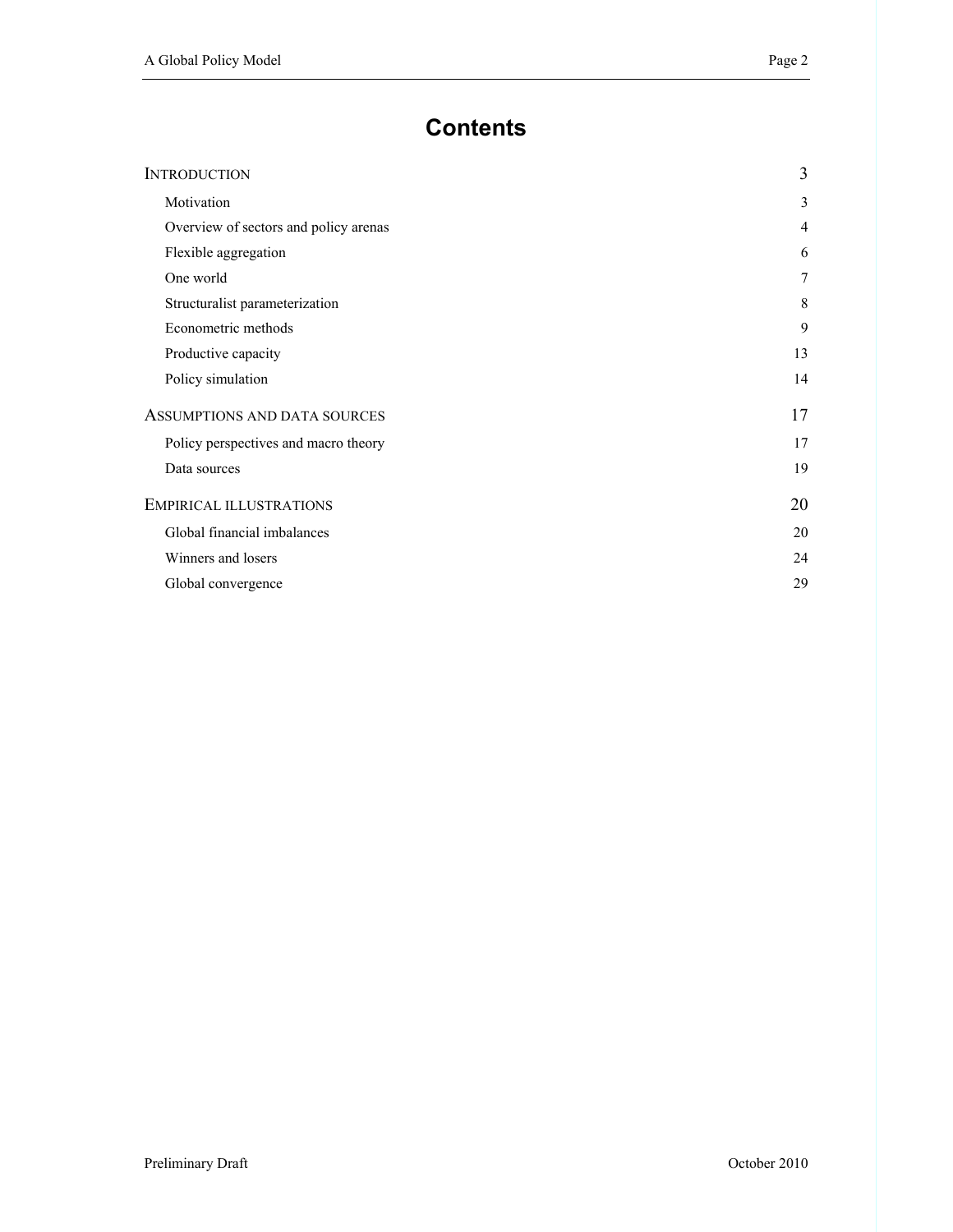### **Introduction**

This paper describes a Global Policy Model (GPM) that has been developed as a tool for investigation of policy scenarios for the world economy. The model is intended to trace historical developments and potential future impacts of trends, shocks, policy initiatives and responses over short, medium and long-term timescales. It is hoped that the model will provide new insights into problems of policy design and coordination in the quantitative macro-economic modelling tradition established by Jan Tinbergen, which undoubtedly permeated the formation process of the department of economic affairs of the United Nations.

#### **Motivation**

Globalisation has proceeded apace over the past two decades with nearly all countries in the world participating, albeit to varying degrees, in a common system of international trade and finance that provides major opportunities for economic development and at the same time exerts powerful constraints on national policies. As a first approximation it is plausible to say that in most countries key measures of economic performance such as GDP growth, inflation, the balance of payments and the exchange rate are largely determined, at least in the short run, by global market developments. Although this proposition may not be so evident in the case of very large economies such as those of the US, China or India the latter are certainly not immune to the influence of globalisation and their policies also are influenced by external as well as domestic considerations.

Globalisation has brought huge benefits through diffusion of technology and market opportunities in most parts of the world. These perceived benefits have encouraged governments in most countries to support institutions such as the WTO and IMF that encourage open markets and minimum intervention. But the process has not been without pitfalls. Among the principal concerns one may mention (i) instability of international trade and financial markets that has, if anything, propagated more rapidly as a result of the increasing influence of global markets on national economies, (ii) pressure on the environment arising from rapid growth of a market-driven pattern of energy supply and use, (iii) social pressures and increasing inequality of income and wealth within many countries, and (iv) a widening gap between developed and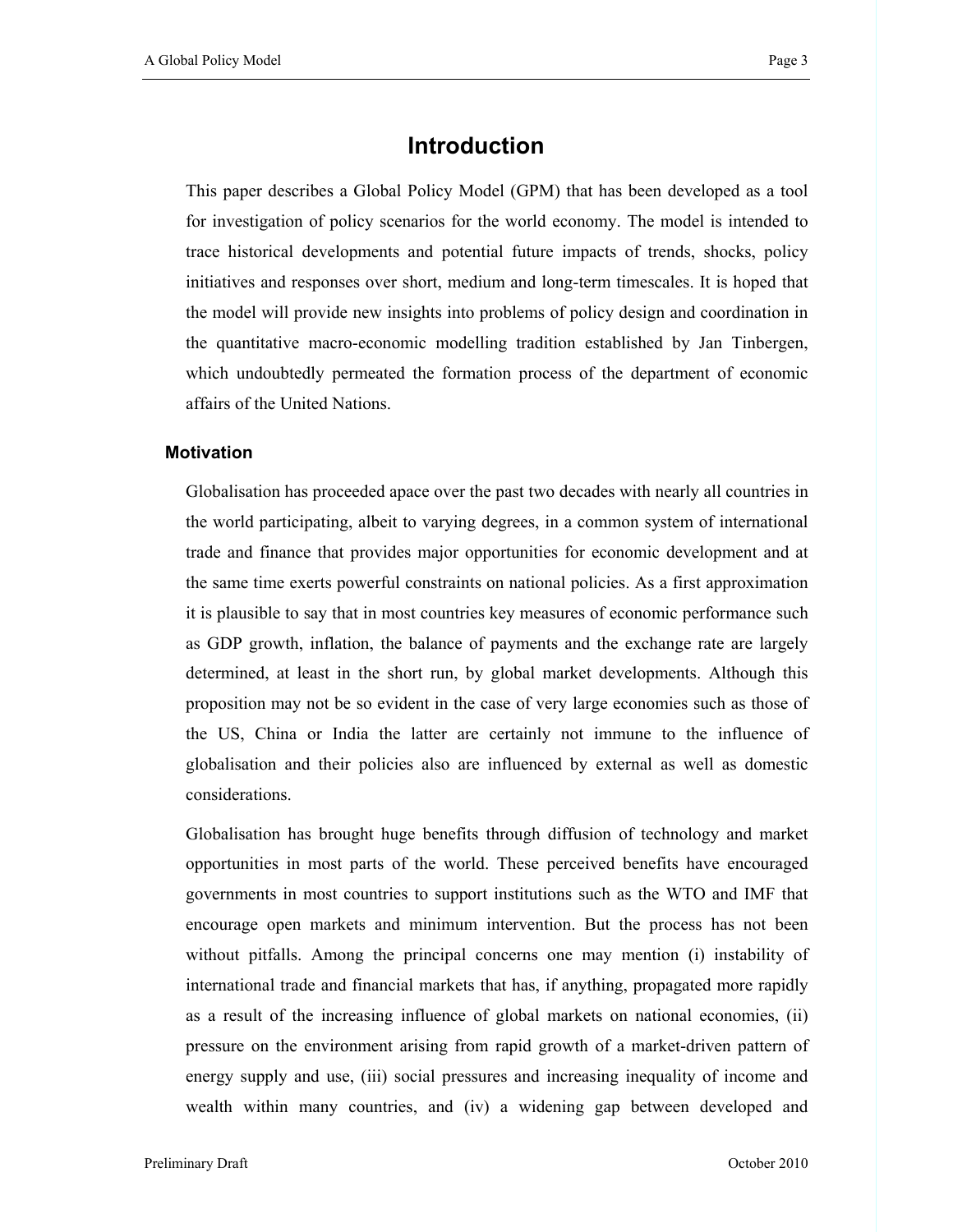developing countries on the one hand and a substantial group of low-income countries that have secured little benefit from global economic growth on the other.

There have been ongoing attempts to mitigate the worst effects of shared problems through international meetings and declarations and new initiatives coordinated by regional and global institutions. However the longer-term benefits of such initiatives are weakened by the variety and complexity of issues that come up and the lack of a shared understanding of the way in which different problems relate to one another. On the one hand major international institutions such as UN DESA are able to provide useful information about the current situation and immediate prospects by publishing shortterm forecasts validated by a network of national and regional institutions around the world and on the other hand specialist institutions provide long-term projections in fields such as demography, energy supply and industrial development. But there is also a need for sustained cooperation with regard to structural, financial and macroeconomic policies which is scarcely assisted by existing systems and tools of analysis.

The global policy model (GPM) described in this paper represents a contribution towards filling this gap by providing an integrated framework for monitoring ongoing developments in different aspects of the global economy and different parts of the world and examining the potential effect of government responses (policy scenarios) whether undertaken independently or coordinated at a regional or global level.

The first part of the paper outlines the approach that has been taken in building the model. The second part presents some results from the exercise.

#### **Overview of sectors and policy arenas**

The GPM can be thought as a set of modules or sectors interacting with each other and where policies operate. The main sectors are private sector demand and income; government demand and income; international trade in manufactured goods (bilateral); international trade in primary commodities, energy and services (world pools); international factor payments and transfers, external positions, exchange rates and capital flows (world pools); government and domestic banking sector flows and balances; prices; output, capacity, inflation, employment and migration.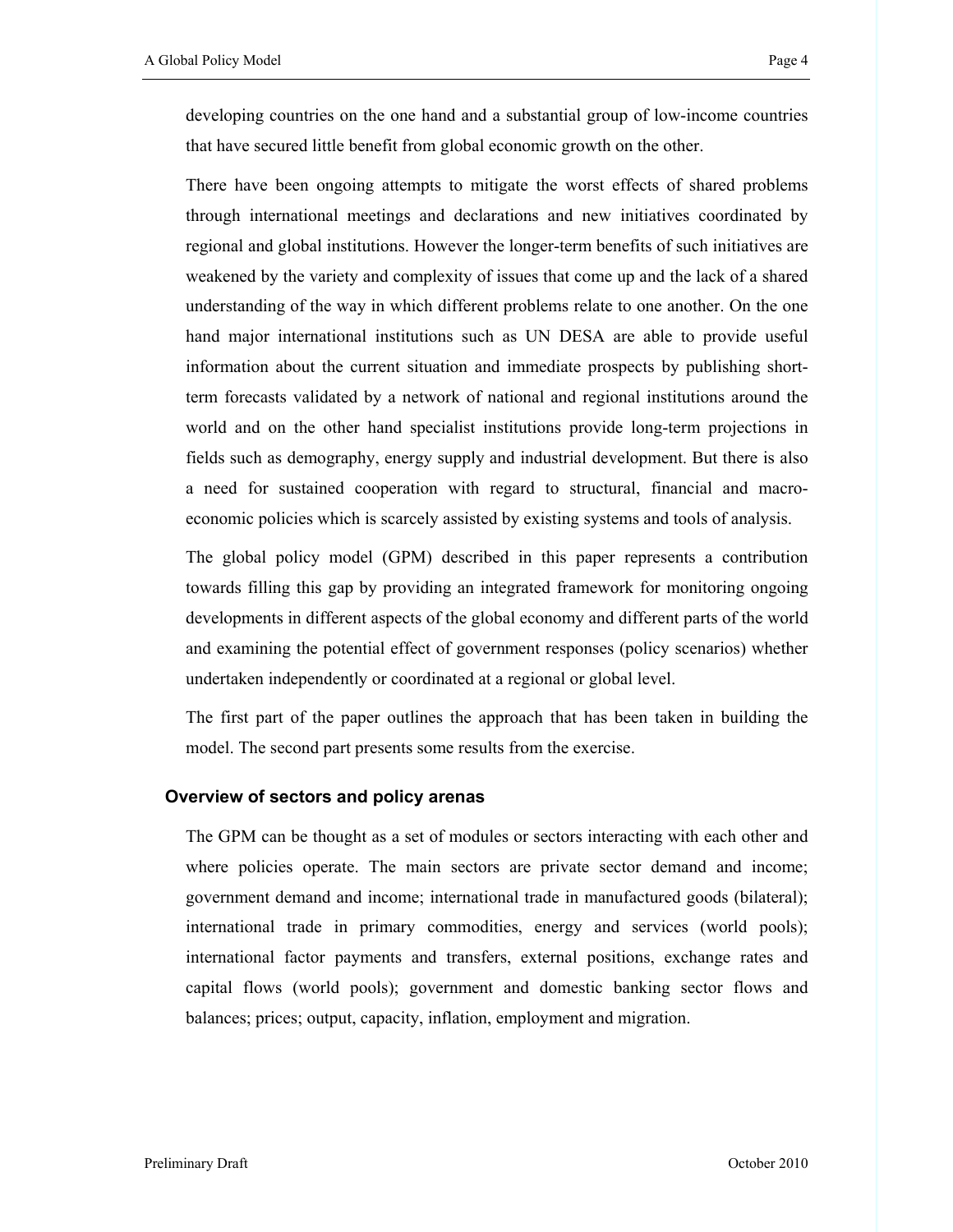

Policies are explicitly modelled for all sectors and may operate either as targeted functions or in a looser, reactive mode. The main policy arenas are 'fiscal policy', 'monetary policy' and 'exchange rate, trade and industrial policy'.

Baseline projections on a 'business as usual' basis give an idea of the longer-run impact of ongoing trend changes in the economy and the potential impact of specific uncertainties such as energy trends or new financial shocks. They can also bring out contradictions. In other words simulations may suggest that policies or behavioural responses will have to change as the cumulative implication of business as usual assumptions for resource use, trade patterns, budgets, debt, relative prices and income distribution in some or many parts of the world becomes increasingly implausible.

Policy scenarios allow a researcher to examine the potential impact of different strategies or reactions by national and international authorities to such contradictions. The essential point for a global model is to highlight cross-border impacts and examine alternative packages and adjustment rules as means for achieving mutually beneficial outcomes.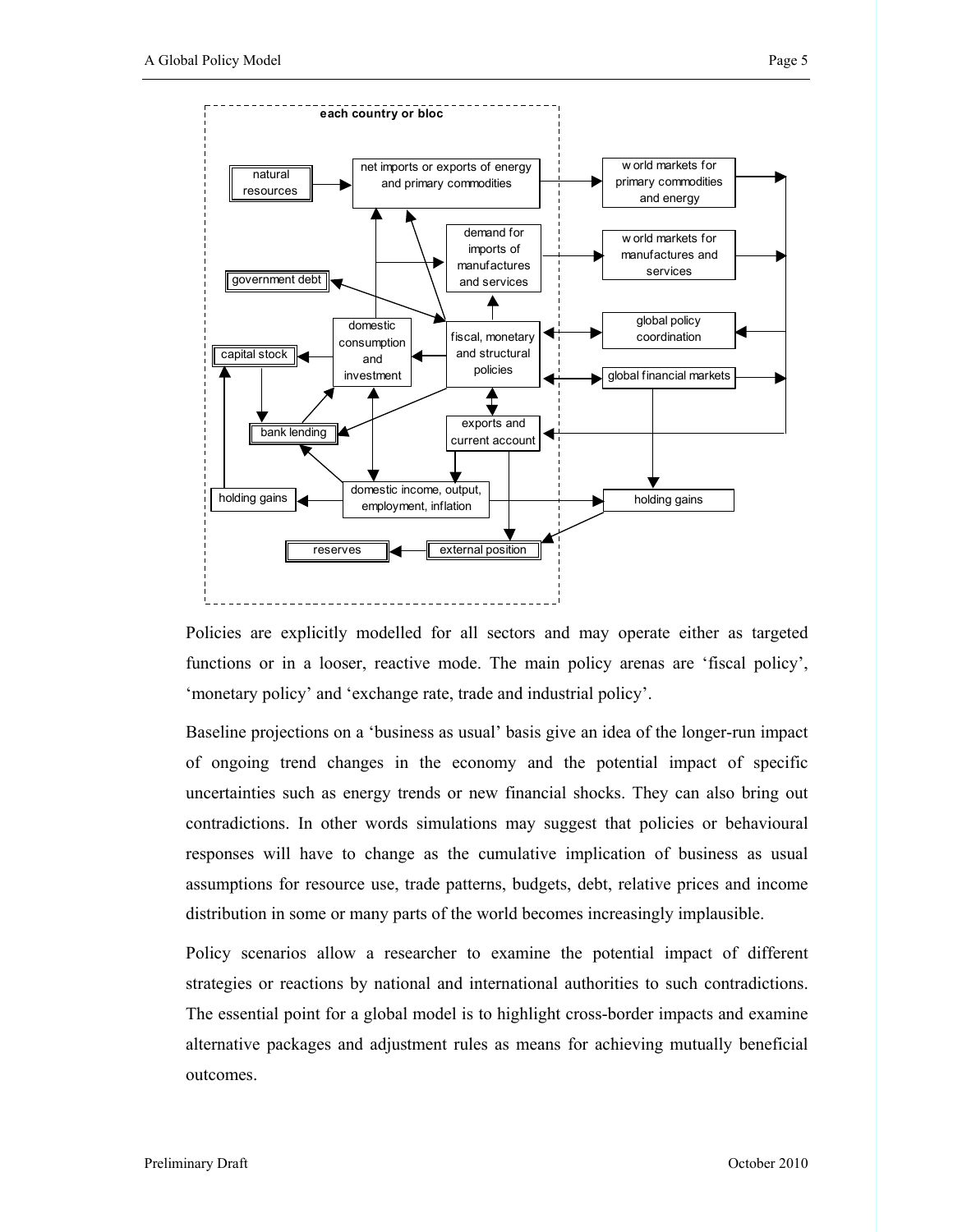The main objective is an improved understanding of the potential contribution of alternative packages and schemes of coordination to the resolution of critical problems in the global economy and it is essential to recognize that improved understanding is not achieved by use of the model as a 'black box'. The benefit will come from the ability to describe mechanisms or reasons behind each significant outcome and assess their plausibility and magnitude. Therefore the policy model requires a schema of internationally standard and measurable variables with behavioural assumptions that are not overly complicated but can nevertheless provide an acceptable approximation of real-life developments in the world economy as a whole and individual countries and regions.Design features

This section reviews design features of the GPM that in combination, if not individually, differentiate it from other global models.

#### **Flexible aggregation**

Historical estimations and simulations of the future use a flexible bloc aggregation of countries that can readily be changed by model users depending on the purpose and focus of analysis. So far as the authors are aware, this feature is not common among global models.<sup>1</sup>

The standard decomposition divides the world economy into 16 blocs. Developed countries are represented by the US, Europe, Japan, Other Developed<sup>2</sup> and East Asia High Income.<sup>3</sup> Among the developing and emerging economies China and India are taken individually. There are two main energy-exporting blocs - the former USSR and West Asia. Other middle-income blocs include Central America and the Caribbean, South America, Africa Middle Income and East Asia Middle Income. The three remaining blocs are Africa Low Income, South Asia, and East Asia Low Income.

 $\overline{a}$ 

<sup>&</sup>lt;sup>1</sup> The Global Trade Analysis Project, Purdue University, could be one of those few other cases, due mostly to the fact that it involves a network of hundreds of researchers who construct their own individual models. Professor Warwick McKibbin (Australian National University) has produced global models with different geographical aggregations, not in the sense understood here of a one model with flexible aggregation.

<sup>&</sup>lt;sup>2</sup> Canada, Australia, Israel, New Zealand

<sup>&</sup>lt;sup>3</sup> Hong Kong, Korea, Singapore, Taiwan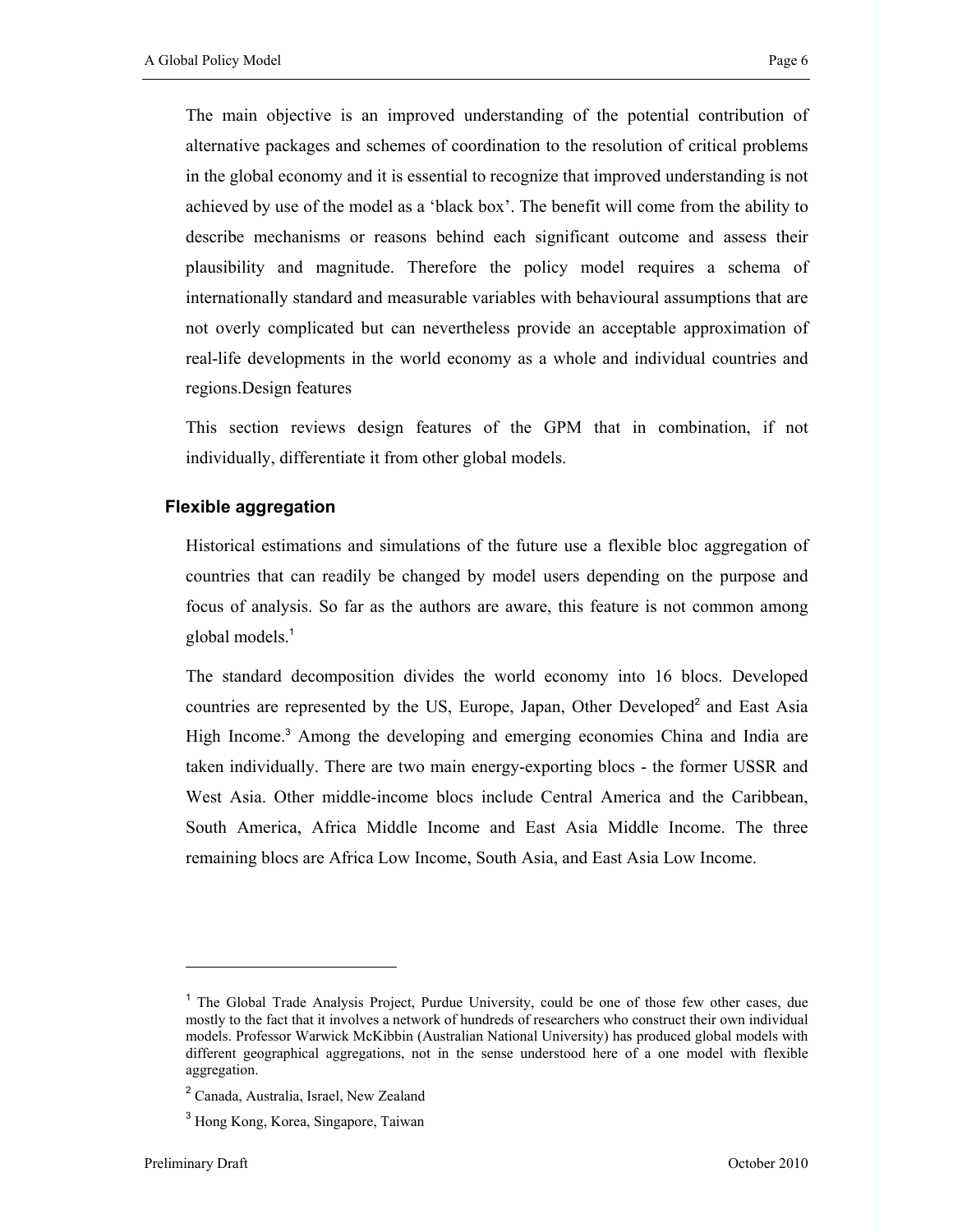Different decompositions have been used for a study focussed on least developed countries and for studies of specific world regions including Europe, South America and Africa.

#### **One world…**

The GPM views the world economy as an integrated system in which the behaviour of different countries and blocs differs because of their specific situations in terms of geography, level of development, financial position etc.

A common set of identities and behavioural equations is used for all blocs of countries to reflect the notion that they are part of the same world economy.<sup>4</sup> The GPM is not the only global model to use a common schema of this kind although forecasting models typically adopt a more differentiated and pragmatic approach.

Use of a common schema is particularly relevant for analytical models that seek to develop a broader understanding of how the world economy functions as a system (see for example the GEM model developed for the IMF a few years back). Although the common schema is demanding in the sense that it is necessary to obtain or estimate data for the same variables in all countries,<sup>5</sup> the benefit is that blocs are compared, so far as possible, on a like-for-like basis and that common methods of analysis can be used for all blocs, simplifying the understanding of assumptions and results. The imperative of this type of model is to "explain" differences within the model rather than treating the differences as exogenous and immutable. If some countries or blocs are more successful than others in any given period, we want to know why and endogenize the main causes of such differences.

Use of a common schema opens the door to panel estimation methods which are advantageous when, as in the case of global databanks, there is considerable variation in accuracy of observations for different groups of countries and in different time periods,

 $\overline{a}$ 

<sup>&</sup>lt;sup>4</sup> The one exception is the use of the US dollar as the numeraire for nominal exchange rates, entailing the assumption that the nominal exchange rate for the US as a country is always 1. This also means that the US must be distinguished separately in bloc disaggregations.

<sup>&</sup>lt;sup>5</sup> For example insistence on a common schema excludes series on the functional and sectoral distribution of employment and income that have long been available for most OECD member countries but are available for only a very small number of non-members.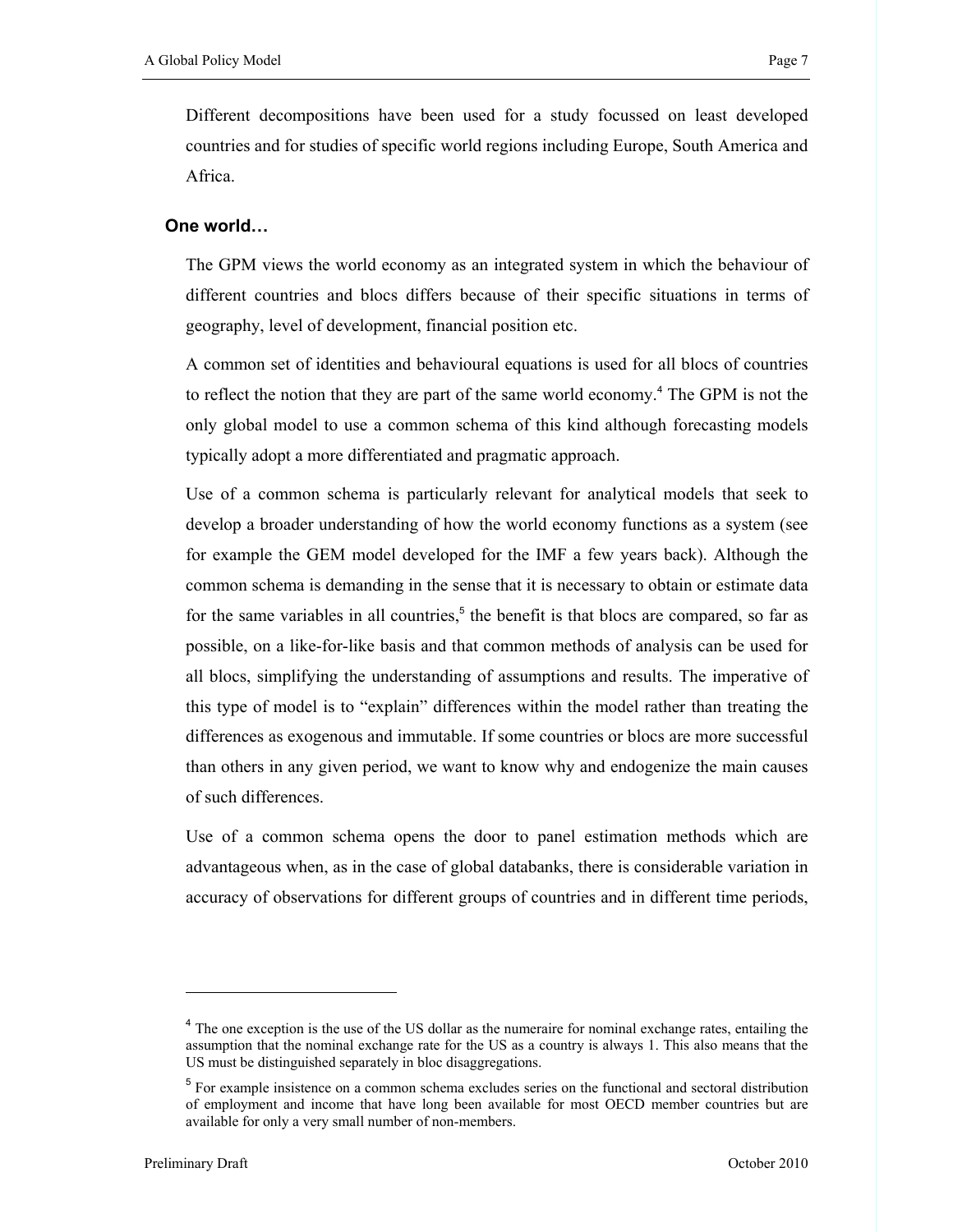especially if, as discussed in the next section, structural parameters exhibit uniformity across time and across countries or country groups.<sup>6</sup>

#### **… yet, a "differentiated world": structuralist parameterization**

A considerable effort has been made to specify behavioural equations of the GPM using functional forms that make it possible for behaviour in countries in different parts of the world and at different levels of development to be represented by equations with the same features which yield as well the structural reasons that distinguish behaviour of one country or bloc from another.<sup>7</sup> To put the matter more precisely, quantitatively different responses that are observed for many types of behaviour should themselves be endogenized; meaning that each difference should be attributed to structural characteristics such as demand composition, income level or financial constraints, etc; that can be incorporated explicitly in the relevant behavioural equation.

Thus, in the GPM a 'structuralist' character emerges through the introduction in econometric equations of state variables that 'explain the difference', or by normalization of variables that gives different weights to domestic and external factors in each bloc depending on the existing structure of the economy and the level of purchasing power. Equations enriched in this way can be estimated to yield common parameter values while remaining differences are captured in the equation intercept term<sup>8</sup> and by the pattern and variance of residuals modelled by an autoregressive  $(AR)$ process. Equations estimated in this way allow the model to focus on economic causality, linkages and transitions and yet retain (very long term) differences between blocs that might be ascribed to history, geography, institutions, cultural factors, etc.

<sup>&</sup>lt;sup>6</sup> Additional information can be obtained using finer bloc disaggregations. Some work of this kind has been done for the GPM using 50-60 blocs to include countries with relatively complete historical data and up to 80 blocs to include all countries with substantial population or GDP.

 $<sup>7</sup>$  For example, if the elasticity of responses to price and quantity changes differs significantly between</sup> blocs relevant behavioural equations should explain differences through scaling and inclusion of additive or multiplicative 'state' variables.

<sup>&</sup>lt;sup>8</sup> Specified as a fixed effect in each panel regression. As a matter of fact, in some panel regressions the introduction of differentiating variables and normalization of variables provides a sufficiently close explanation of structural differences to the extent that fixed effects per bloc turn out to be non-significant. In a few other cases, though, there remain variations that are not well explained. These may offer room for improvement and are the subject of continuous investigation. Yet in none of these cases is there a noticeable impact on simulated macroeconomic performance, due in part to the fact that the behaviour has been more uniform in the most recent period and in part also due to the introduction of intercept shifts to fix up the baseline projection.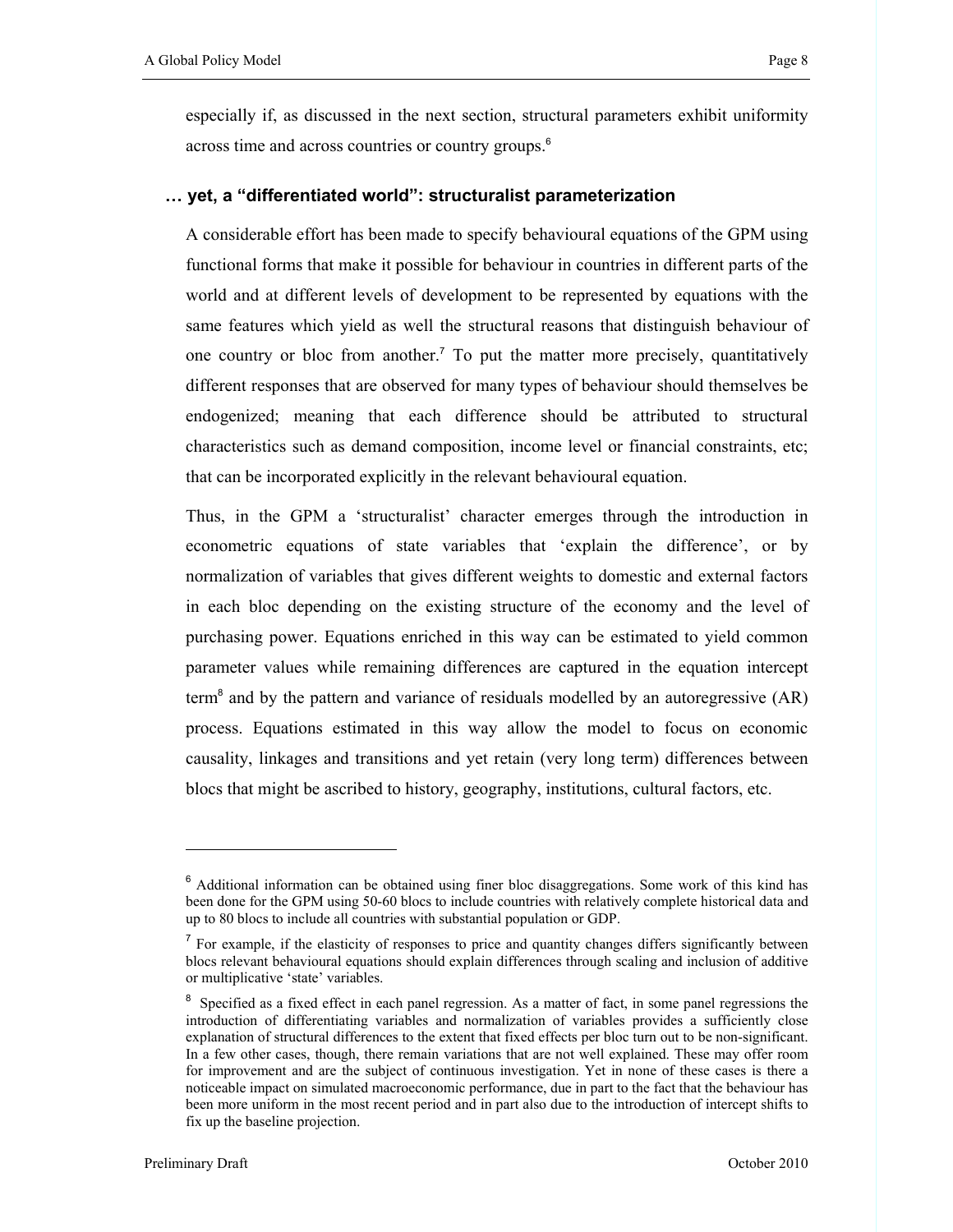The use of a common structure defined in this way is, so far as the authors are aware, an unusual feature of the GPM and the approach has some clear advantages for global modelling. It provides a well-defined basis for assessing historical developments in each country or bloc by monitoring them against a common model, enabling the researcher to determine whether or not patterns of events in each bloc represent significant departures from what may be termed globally normal behaviour. It also offers a robust method for modelling behaviour in blocs for which data are relatively unreliable.

Another important point is that the common structural model provides a convenient basis for assessing the potential for catch-up or long-run convergence of economic performance in different blocs based on current state and a relatively small number of bloc-specific parameters. Apart from differences in the starting point and values of some equation intercepts, all blocs potentially exhibit similar behavioural responses to the chosen explanatory variables. It is the task of the model to clarify reasons for differences in current positions and development paths rather than treating such differences as innate.

Given the focus on seeking an improved explanation of structural differences, development of the GPM calls for ongoing research aimed at refining the schema for each aspect of behaviour in order to improve historical explanation.<sup>9</sup>

#### **Econometric methods**

Behavioural equations are estimated using panel regressions on annual observations for blocs distinguished in the model.<sup>10</sup> As with any structural time-series model, care has to be taken with equation specifications in order to deal with issues such as nonstationarity, bounded behaviour, heteroskedasticity and simultaneity.

#### *Non-stationarity*

To reduce the risk of spurious correlation, equations are typically specified in an errorcorrection form

l

<sup>&</sup>lt;sup>9</sup> In particular the model builders disparage use of dummy variables to neutralise the impact of unusual historical episodes or poorly understood patterns. Such episodes and patterns may rather be considered as providing important evidence about how behaviour is modified when economies are under stress or face structural constraints, which should be considered essential for the analysis of policy.

<sup>&</sup>lt;sup>10</sup> The GPM is implemented in EViews 6 and panel regressions are performed using the EViews 'pool' object with bloc-specific covariances.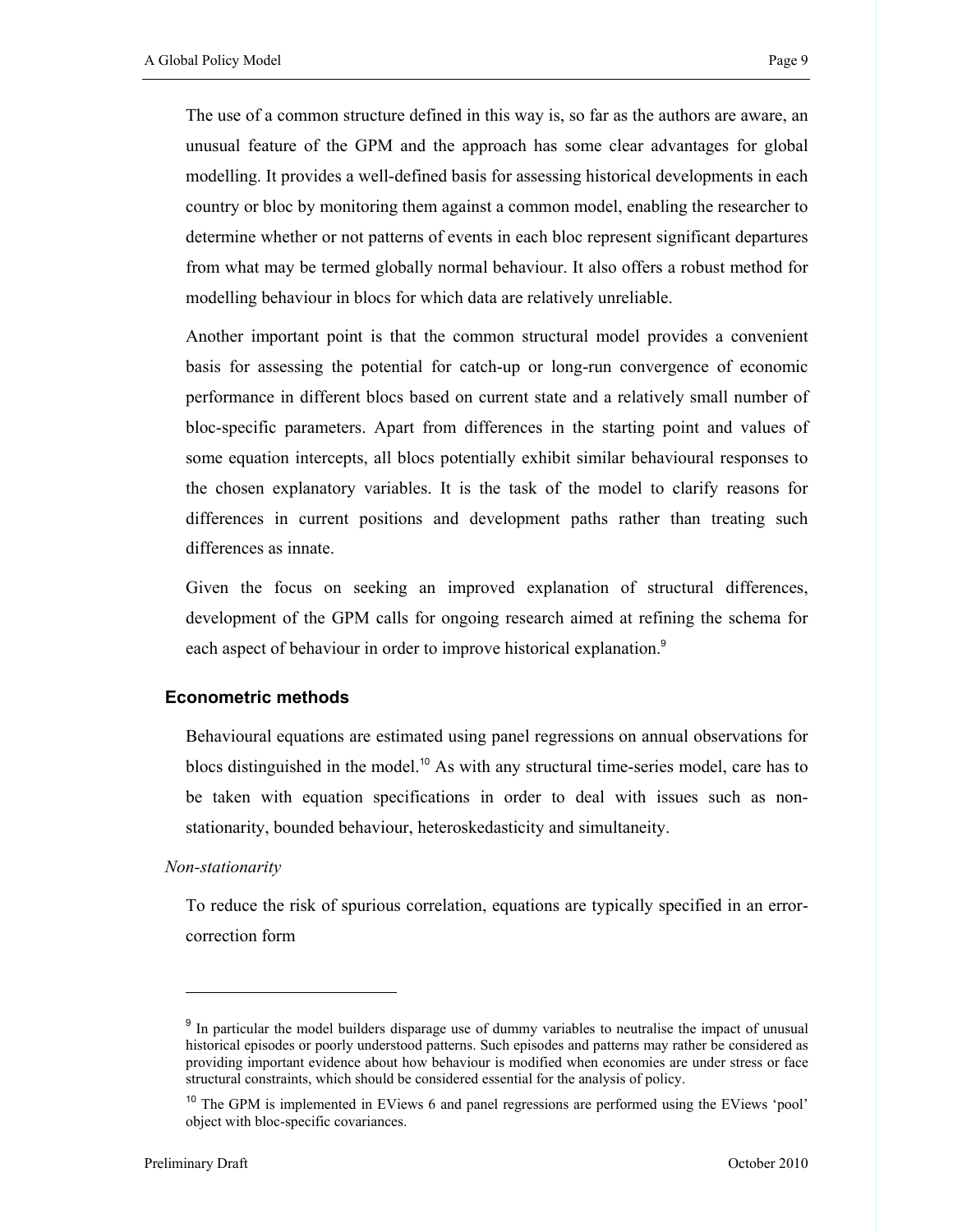$$
d(y) = c0 - c1 y(-1) + c2 x(-1) + e
$$

where the coefficient c1 measures the speed of adjustment of the dependent variable y and c2/c1 measures the long-run response of y to explanatory variables x. The intercept c0 is usually estimated with 'fixed effects' that allow permanent differences in the longrun relationship between y and x in each bloc. The coefficient c1 is often not very large, implying a slow adjustment, and dynamic terms  $d(x)$  are often added to speed up responses and reduce serial correlation of residuals.

If the estimated error-correction is very weak the model degenerates and typically converts to a less deterministic long-run relationship of the form

$$
d(y) = c0 + c1 d(x) + e
$$

which implies a drifting (non-stationary) long-run relationship between the dependent variable and explanatory variables. This path-dependent type of behaviour is not common but is found, notably, for government expenditure on goods and services.

#### *Bounded behaviour*

A common problem that arises in the specification of macro-economic variables is boundedness from below. Many series such as incomes, expenditures and prices must be positive and this is often ensured in empirical models by using a log transform in equations. A variant of this case arises with inflation and real interest rates that may occasionally be negative but may still be assumed to have lower bounds.<sup>11</sup> There are also cases where it is plausible to assume upper bounds as well as lower bounds. Upper bounds will typically apply to ratios, for example balance sheet items relative to income. For example many financial variables have shown very rapid growth in the past relative to GDP but we are not be ready to assume that such trends can continue indefinitely. Upper bounds of this kind are implemented using inverse log transforms that ensure the variables remain positive.<sup>12</sup>

#### *Heteroskedasticity*

Another issue that arises in panel regressions on series spanning several decades is the large difference in magnitude and sensitivity of many variables between the beginning

 $\overline{a}$ 

<sup>&</sup>lt;sup>11</sup> In this case a transform of the form  $log(y - ymin)$  is used to enforce a lower bound.

<sup>&</sup>lt;sup>12</sup> For example, the transform  $log(1/(rmax*z/y - 1))$  ensures that the value of y is positive and less than a multiple rmax of a reference variable z.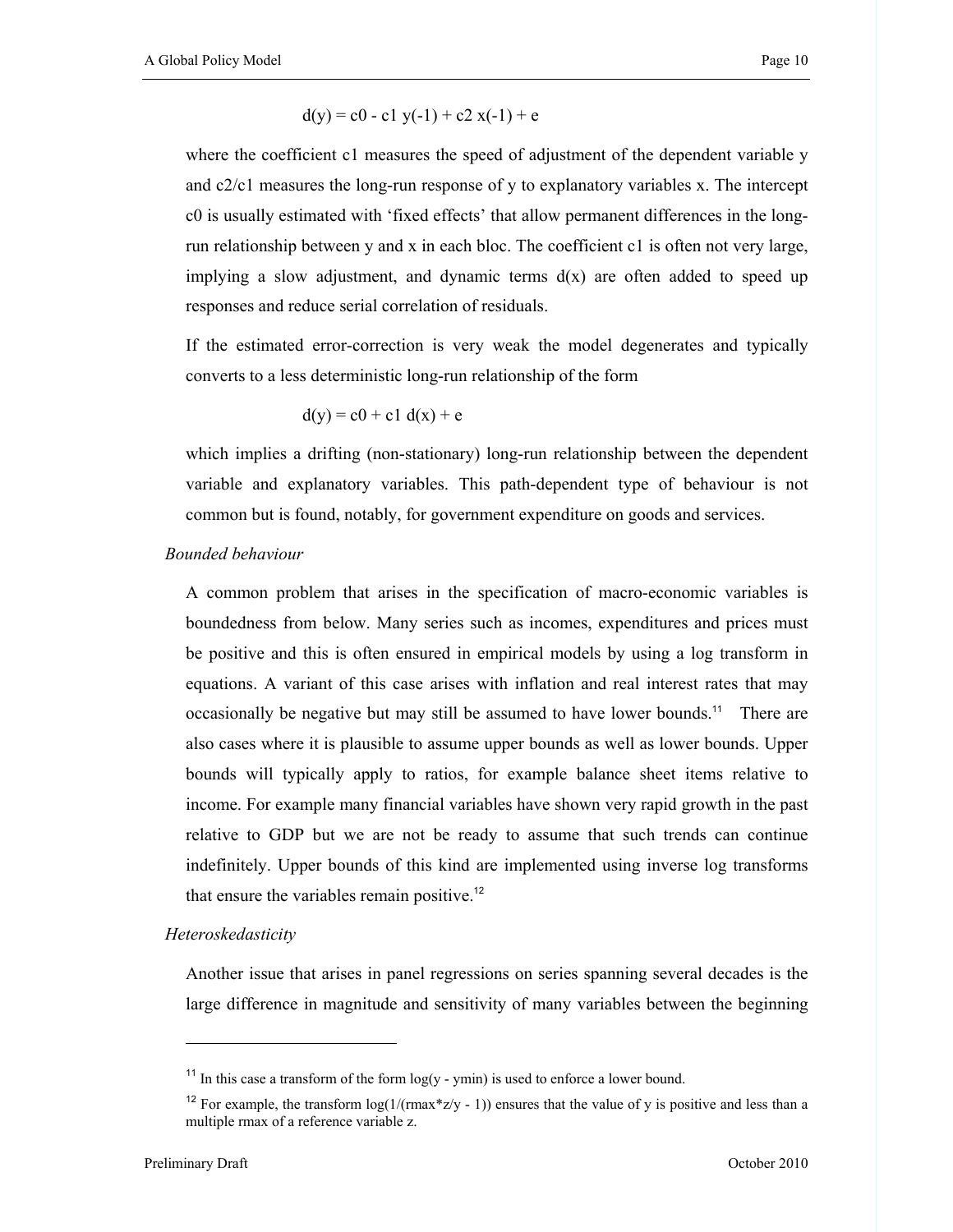and end of the period. In the case of variables represented by log transforms this is not significant since although the variables may exhibit trends there is usually no presumption that the volatility and sensitivity of log variables will increase or decrease through time. Yet some variables cannot be modelled by log transforms because they have varying sign - for example trade balances and financial balances. Since we require these variables to exert a broadly linear influence in behavioural equations the GPM often represents balances as ratios to GDP with some precautions to avoid introducing unwanted short-run dynamics.

#### *Simultaneity*

Another important point is that as is very well known, variables in macro-models are influenced by simultaneous feedbacks that generate close correlations between many key variables, a problem that is particularly acute in models using annual as opposed to quarterly data. Such feedbacks may easily result in overestimation of coefficients when structural equations are estimated individually as in the case of the GPM. Although econometric techniques have been devised to reduce or eliminate such bias, these methods rely on the availability of sufficiently powerful independent drivers of the variables concerned exhibiting sufficient historical variation to clarify underlying structural relationships. Independent variables are hard to come by in practice and if they are insufficiently powerful estimated values of coefficients are not well determined. For example principal components analysis of GPM panel data over the past 4 decades reveals only a small number of significant degrees of freedom for each related group of variables such as domestic demand, trade, financial flows, inflation etc.

Given the lack of independent instrumental variables and the presence of strong sameperiod feedbacks in annual data, econometric estimates of several critical structural coefficients are inevitably subject to bias arising from simultaneity, a fact that is confirmed when the model as a whole is simulated since over-estimation of the strength of structural feedbacks eventually results in unstable feedbacks when the model is used to simulate developments over longer-term future timescales.

 The solutions adopted are (i) to avoid specification of simultaneous feedbacks unless there is a clear case for so doing and (ii) to impose a priori values for a small number of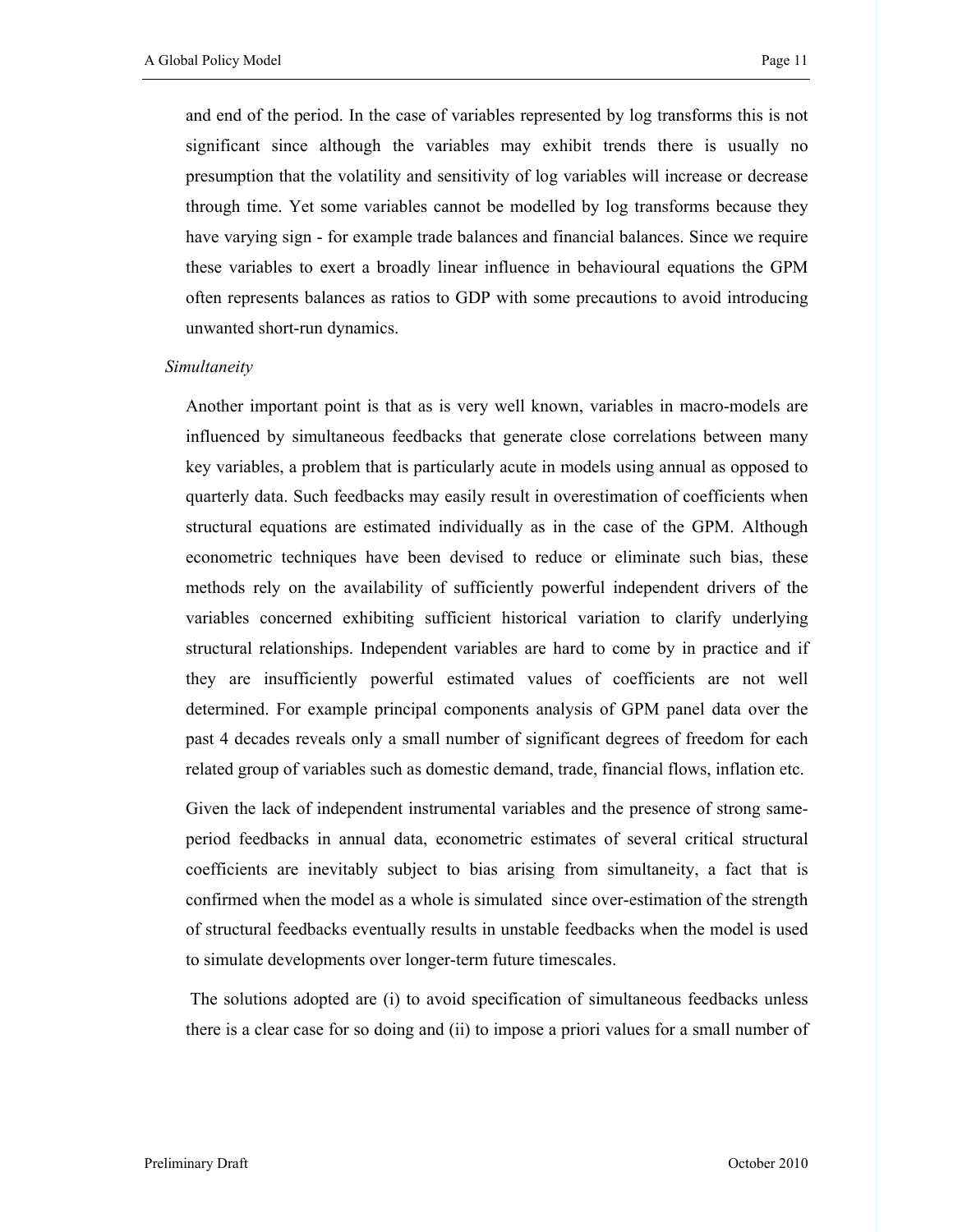structural feedbacks that are known to be critical<sup>13</sup> and re-estimate other coefficients conditional on the imposed values.

#### *Path dependency, dynamics and stability*

As indicated at the outset, the GPM does not have any single, well-defined backbone or equilibrium path to which the world economy tends to return in the medium or long term. Being an open disequilibrium system, a wide variety of outcomes may be simulated with different growth rates and end points. Since aggregate demand and technical progress remain the principal drivers unless major behavioural innovations are introduced into the model, the long-run growth rate is best understood as reflecting growth of aggregate investment and government spending on services in the world as a whole. These variables in turn reflect confidence and expectations on the one hand (private investment) and government policy on the other. But behind the behaviour of investors and ministries of finance lie a wide range of inhibiting or encouraging factors and it is not particularly illuminating to enumerate all the elements that contribute to any given outcome.

It follows that baseline or business-as-usual simulations of the GPM do not provide well-defined forecasts of longer-term developments. Considerable variation may readily be introduced by modifying assumptions that impact growth of demand in individual blocs or the world as a whole. In other words, the model is geared towards 'what if' scenarios rather than forecasts and their probability distribution.

The main purpose of the GPM is consideration of policy packages and policy coordination. Unlike the baseline, policy simulations are driven by specific objectives of countries, blocs or groups of blocs and the objectives give a specific character and pattern to each exercise. The question that the model is intended to illuminate is the scale and plausibility of policy intervention that may be needed to achieve the stated objectives and the significance of spill-overs and side-effects in the world economy as a whole and other countries or blocs. The main lessons learned concern the relative importance of different mechanisms that contribute to the results and their implication for policy design.

l

<sup>&</sup>lt;sup>13</sup> The identification of critical coefficients relies partly on familiar analytical models such as multiplieraccelerator systems and partly on examination of implausible simulation properties revealed by dynamic multiplier tests or policy simulations.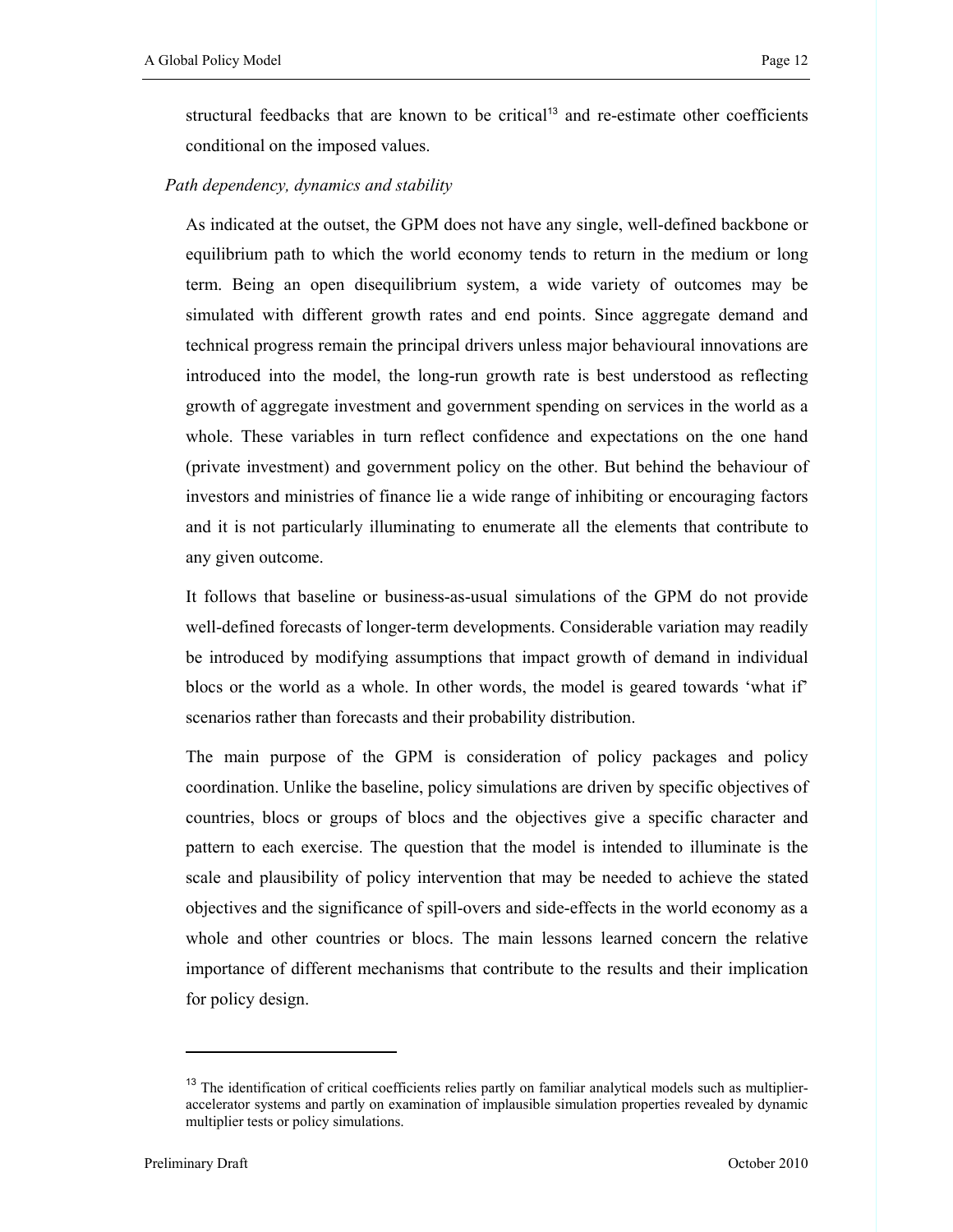#### **Productive capacity**

The GPM recognizes specific supply constraints of various kinds but does not rely on a natural growth rate for each country or bloc defined by an aggregate production function depending on availability of inputs such as labour force, capital, technology, land and other natural resources.<sup>14</sup>

Global constraints on supply of energy and primary commodities give rise to price increases in times of shortage. The energy market in particular is resolved by movements of the price of oil which is very sensitive to the ex ante supply/demand balance and has significant effects on inflation and current accounts.

Limits on aggregate domestic productive capacity are not rigid but the model assumes an increasing inflationary impetus as capacity utilization rises to peak levels. The measure of aggregate productive capacity responds to demand but with a considerable lag, hence capacity constraints could become binding. But ultimately, growth of capacity is endogenous and can be pushed up if demand expands at a higher rate for any length of time. The underlying assumption is that output per person employed in the economy as a whole can increase through investment and restructuring to almost any historically plausible extent in order to sustain growth of output. The capacity for technical progress is a singular feature of the modern world economy. This does not mean that individual national economies can achieve arbitrary target growth rates. Specific physical and financial constraints come into play, expectations change, prices move and investment, trade and output adjust. Such situations are reasonably well captured in the GPM.

As in most macro-models, the immediate determinant of growth of output in each country or bloc is demand represented by domestic spending plus exports less imports, the former being affected in the familiar manner by income, growth expectations and other factors that influence consumer and business confidence including inflation, fiscal and monetary policies, external deficits and accumulation of government debt.

What differentiates the GPM from many other models is that there is no built-in tendency for demand to adjust towards a given level of capacity utilisation (e.g. a level

l

<sup>&</sup>lt;sup>14</sup> Or combination of disaggregated production functions with constant or diminishing returns.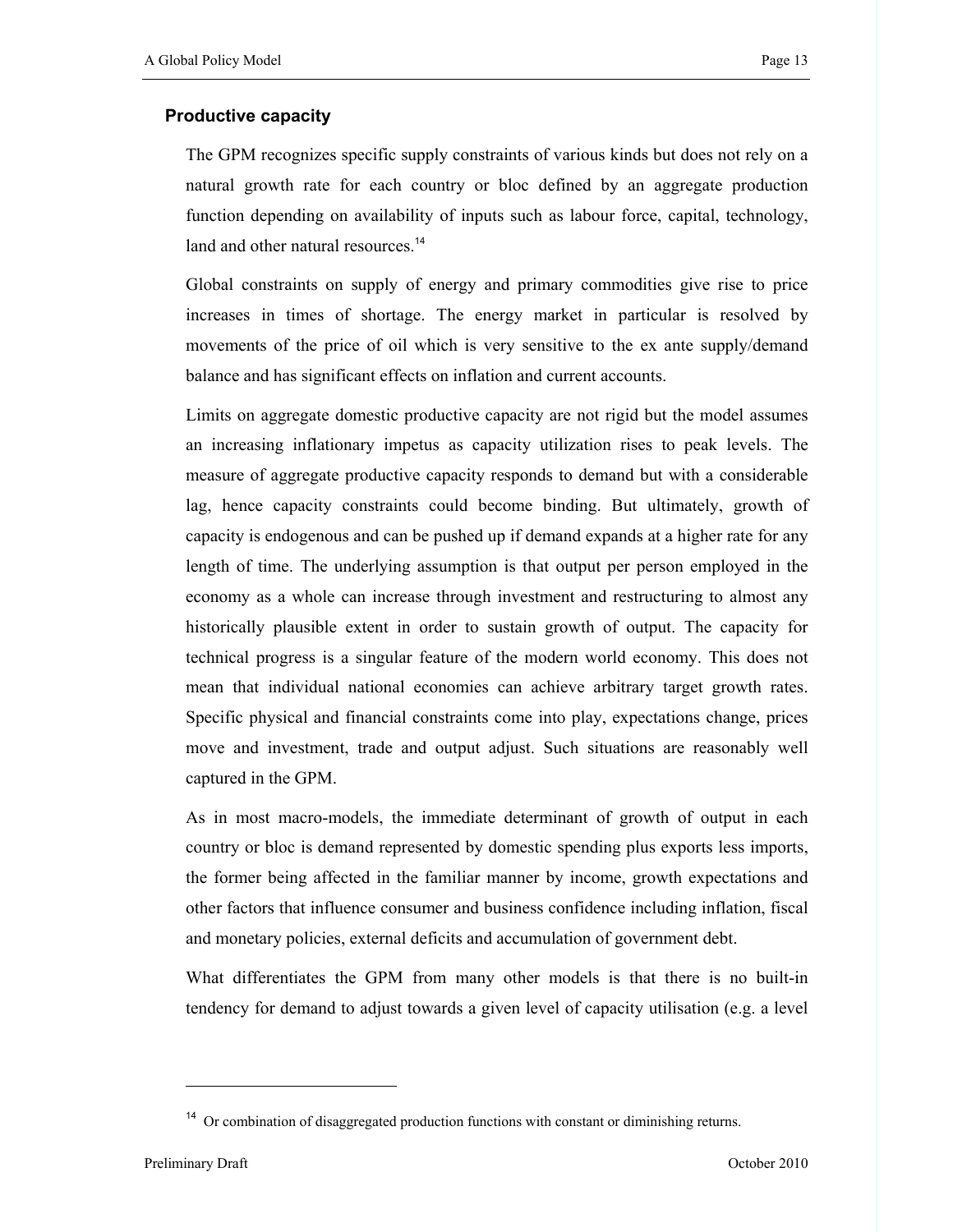defined by a well-defined non-inflation-accelerating rate of unemployment), or to a notion of potential output which effectively determines realized output.

It is a matter of historical record that many developing countries in Asia, large and small, have been able to sustain GDP growth of the order of 8-10% per year continuously for one or more decades and in such cases output has increased dramatically through restructuring of existing industries and implementation of technologies, marketing techniques and forms of organisation that are already wellestablished in other countries. There has often been little increase in the employed labour force as a whole but there have been huge movements of people into cities and large reductions in numbers working in agriculture. The ability of so many countries to sustain rapid growth for long periods of time makes it difficult to justify the assumption of a rigid supply-side limit on growth of productive potential in low or middle income countries in any part of the world as a principle.

It is plausible to assume that there are long-run limits to growth of output in high income countries but it is hard to put a number on the maximum growth of output per person or potential participation of people in different age groups in the labour force. The GPM is currently being extended to include demographic and employment variables that make it possible to consider such constraints explicitly and examine possible consequences for growth of productive capacity.

#### **Policy simulation**

Finally, how does the GPM portray policy within this structure of assumed behaviour and constraints and how are alternative policy packages and coordination schemes represented?

The first point to note is that policies are largely endogenous as, for example, fiscal policies are in most countries constrained by non-discretionary commitments on the one hand and financial exigencies on the other. Meanwhile, monetary policies have to take account of inflationary pressures, the level of capacity utilization, exchange rate and balance of payments issues. In the GPM equations for policy variables are parameterized based on past experience. Unusual policy behaviour and innovations appear as residuals. New rules and regime changes can be introduced by defining targets and instruments (see Appendix E) which generate new patterns of residuals representing the divergence between the new rule and historical behaviour.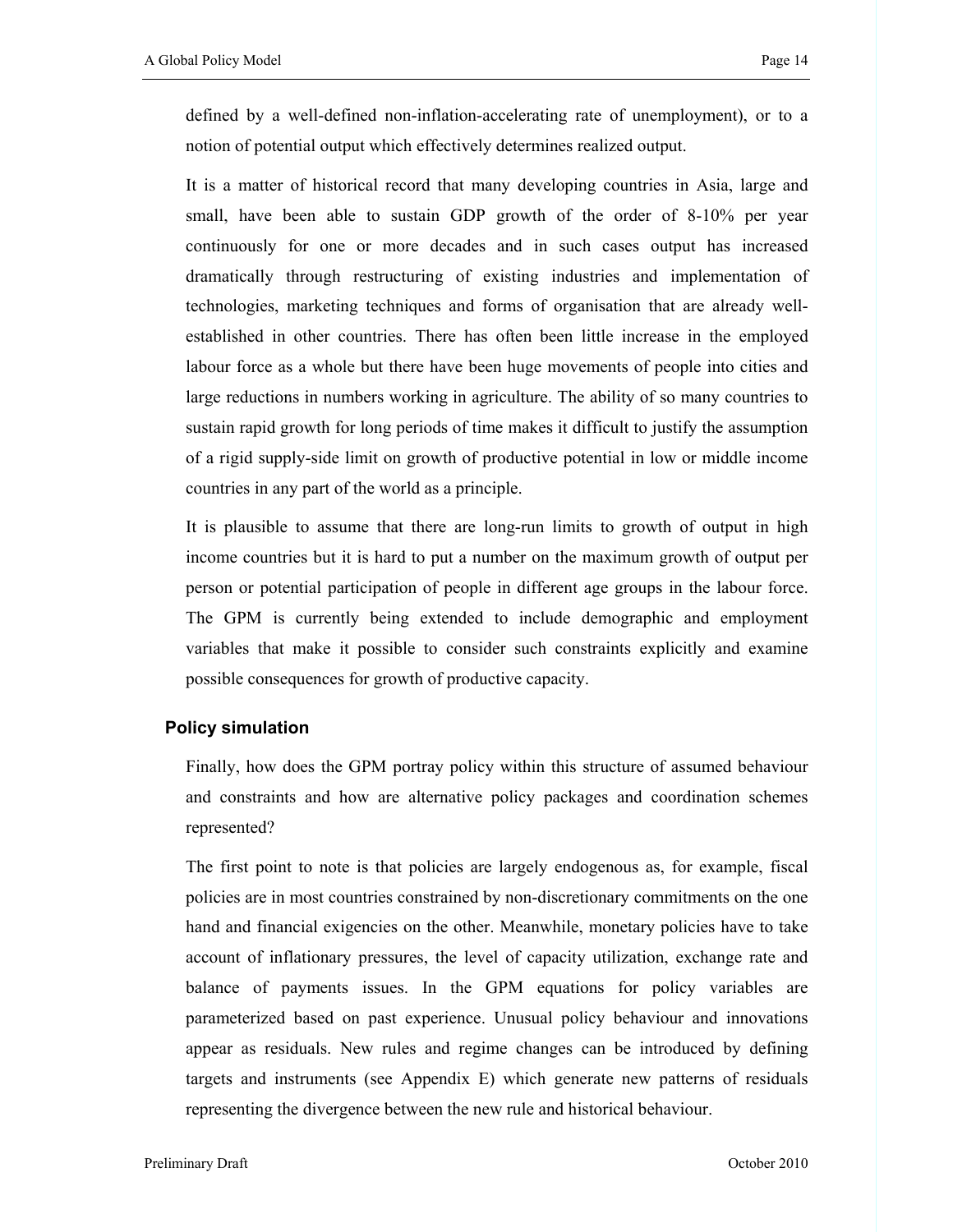More generally, and considering that the scope and degree of influence of government differs between blocs and changes through time, we may take the view that, in some instances at least, any or all behavioural variables in the model are potentially influenced by government policy. Private sector behaviour also follows typical historical patterns much of the time while exhibiting residual differences that reflect a myriad of specific causes as well as generalised swings in expectations or confidence.

A baseline or business-as-usual scenario generally assumes that future behaviour will converge to normal behavioural patterns with historical residuals vanishing or fading out. Exceptions are modelled by the introduction of intercept shifts that represent widely-expected changes in trend or consequences of current policy such as counterrecession stimuli or post-recession consolidation which were not captured by normal responses in the model. Baseline variants are set up to explore critical areas of uncertainty such as the rate of development of new energy sources, buoyancy of savings or crises of confidence that might bring about future recessions.

The GPM provides several methods for specification of alternative policy packages and coordination schemes.

The simplest is to introduce specific innovations in behaviour by specifying values for residual terms in equations for policy variables. While this approach is useful for sensitivity analysis it has limited value when it comes to the search for improved solutions that require sustained policy implementation and coordination as in this case the number of residuals to be modified is large. The impact of new policies could be hard to analyse unless the policies themselves are defined in a reasonably simple way.

Thus a more effective approach to modelling policy packages and coordination schemes is to specify new rules that modify behaviour. Such rules embody context-dependent responses and can link multiple instruments and targets through time and across countries.

Policy innovations in GPM scenarios are usually specified by explicit rules, each with an objective function and list of instrument variables. The adjustment process implied by such rules may be more or less effective, rapid and complete.<sup>15</sup>

l

<sup>&</sup>lt;sup>15</sup> The objective may take the form of a target, floor or ceiling and parameters include the desired value or trajectory of the objective, the weight of each instrument and limits on its use, whether the response is contemporaneous or delayed, the degree of convergence to be achieved in each period, etc.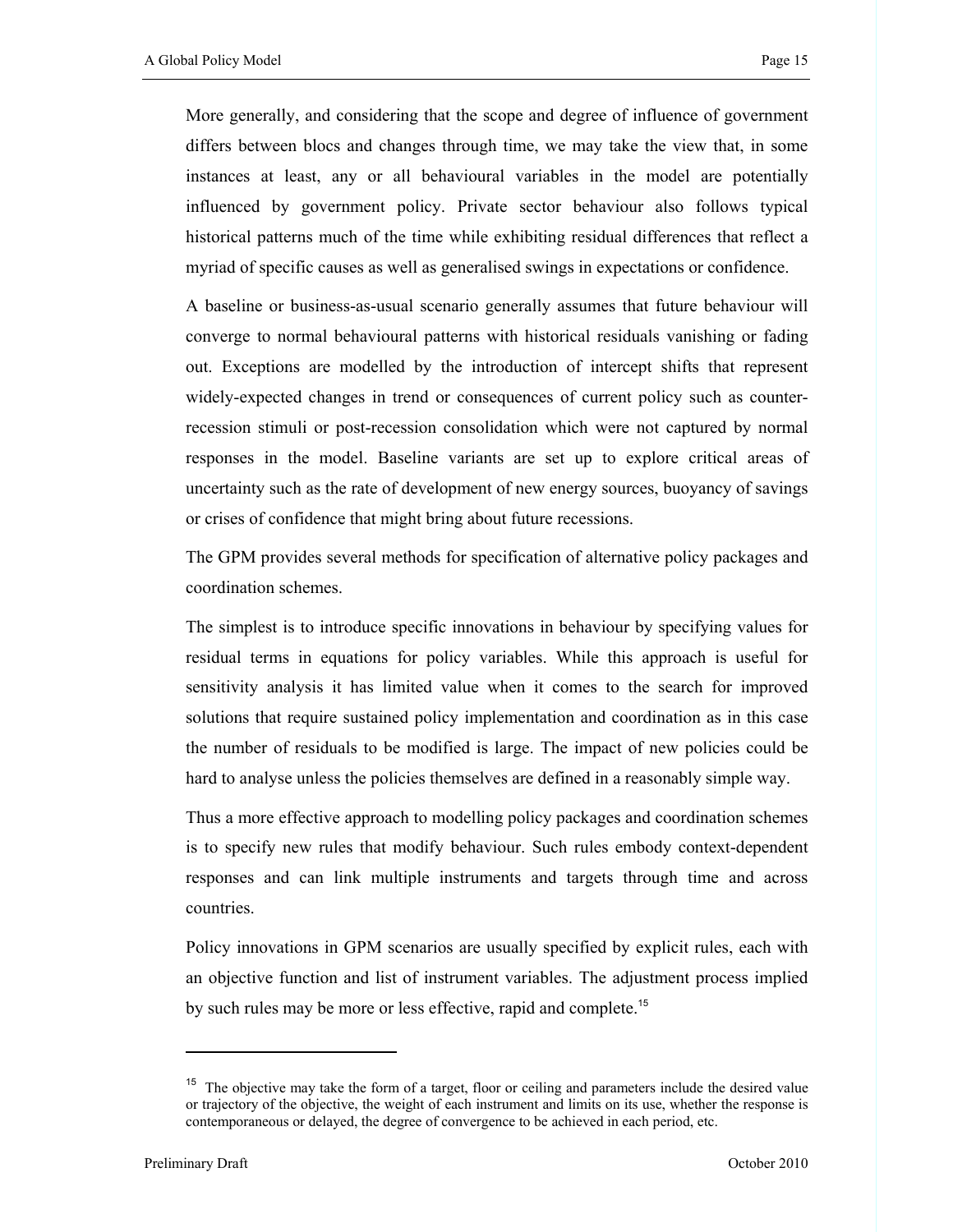Rules may operate separately in individual blocs or may be coordinated, for example when blocs adopt similar rules or participate in a shared rule, spreading the burden of adjustment to achieve a common objective. There are evidently pro's and con's of each type of rule. Following the principle of subsidiarity, it is often preferable to rely on local policy innovations since these are easier to agree and more realistic in relation to local circumstances. On the other hand it may be very difficult to find local rules that resolve global problems and a certain amount of international consensus is necessary to provide a stable framework for government and business when national economies are highly interdependent.

When behavioural assumptions are modified in the model, it does not follow that it is realistic or even possible that such modifications can be implemented in the real world. The GPM provides some indication of realism by calculating the size of residuals representing departures from historical behaviour required to give effect to each new policy. The calculated residuals are compared with the historical standard deviation of shocks for the same variable and bloc and the probability of new shocks of this or larger size is calculated on the assumption that shocks come from an independent normal distribution. The effect of policy rules in a GPM scenario may be constrained by attaching probability bounds that prevent residual adjustments going too far outside the historical range.<sup>16</sup>

l

<sup>&</sup>lt;sup>16</sup> Typically the search for innovations is restricted to those that lie within a 90% or 95% range of probability.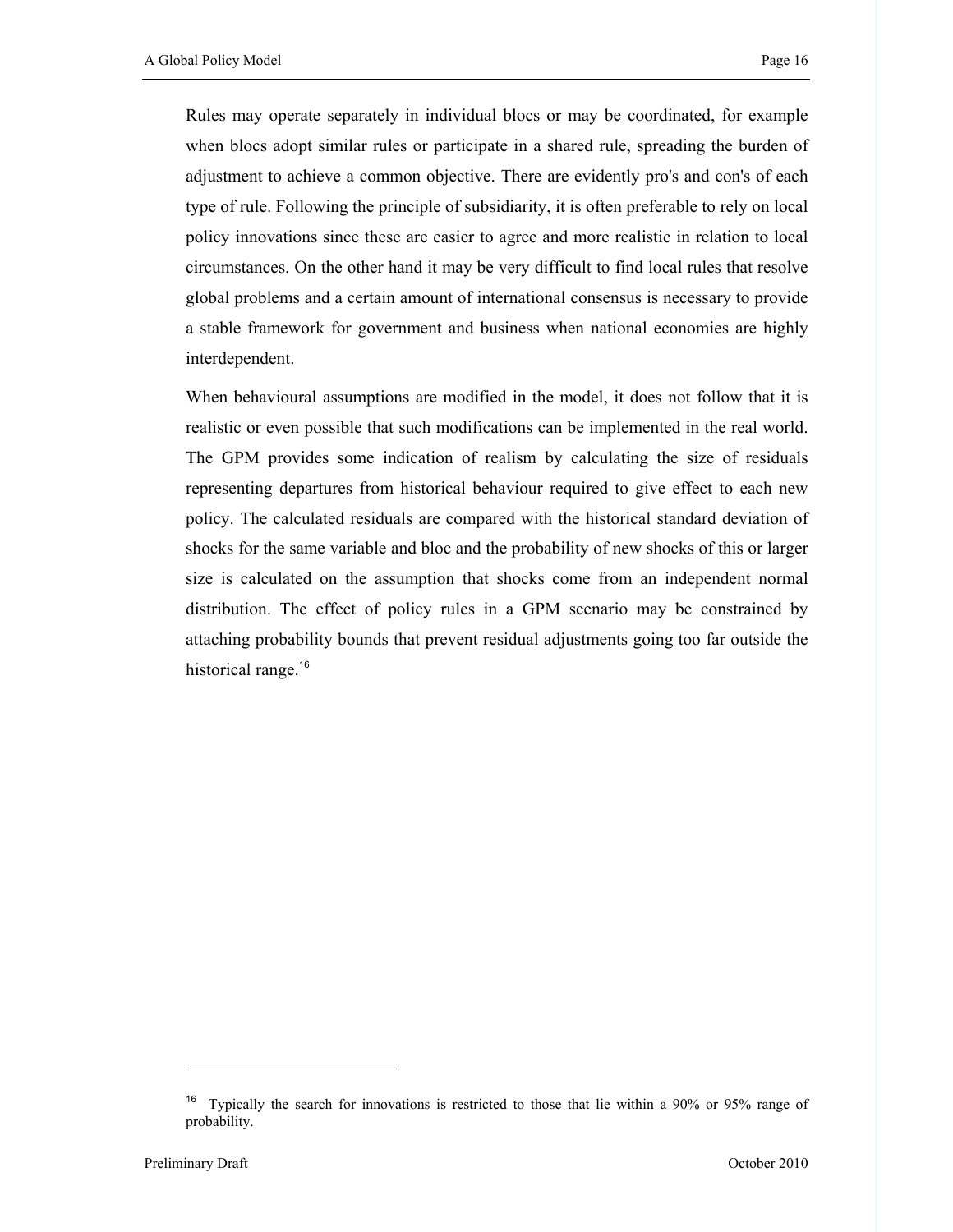### **Assumptions and data sources**

Before empirical examples are presented in the final section of the paper, this section describes the background and data sources in a bit more detail to give a concrete idea of the way the model has been implemented.

#### **Policy perspectives and macro theory**

The core structure of the GPM is derived from a model originally developed at the Cambridge Department of Applied Economics in the late 1970s, which was strongly influenced by extensions of the Keynesian analysis of the short run and was used to examine problems of economic development in Europe and Japan as well as developing countries. In this context it was assumed that balance of payments constraints bear heavily on demand-management policies in most countries other than those that have strong tendencies to surplus. The GPM retains a somewhat demand-driven perspective on macro-economic behaviour underpinned by a structuralist perspective on production and trade without strong equilibrium assumptions.

As in any demand-driven model of the world economy, growth appears to be somewhat unstable with investment, inventory and trade cycles being damped in the short run by fiscal stabilisers and in the longer-run by the need for deficit countries to restrain demand in order to stabilise exchange rates, reserves and external debt. Constraints and bottlenecks are identified in the GPM in similar ways as in other models, with perhaps more emphasis on time-dependency.

Productive potential is assumed to be flexible, though not unlimited, in most countries, considering the prevalence of under-employment in agriculture and services, as explained by Kaldor and others following W.A. Lewis. The export-led growth perspective that is a common property of demand-led models acquires force if trends of competitive advantage exhibit persistence of the kind demonstrated through quite long periods in the 19th and 20th century. Although leading positions may eventually be passed on it has been common for a few countries to maintain the momentum of market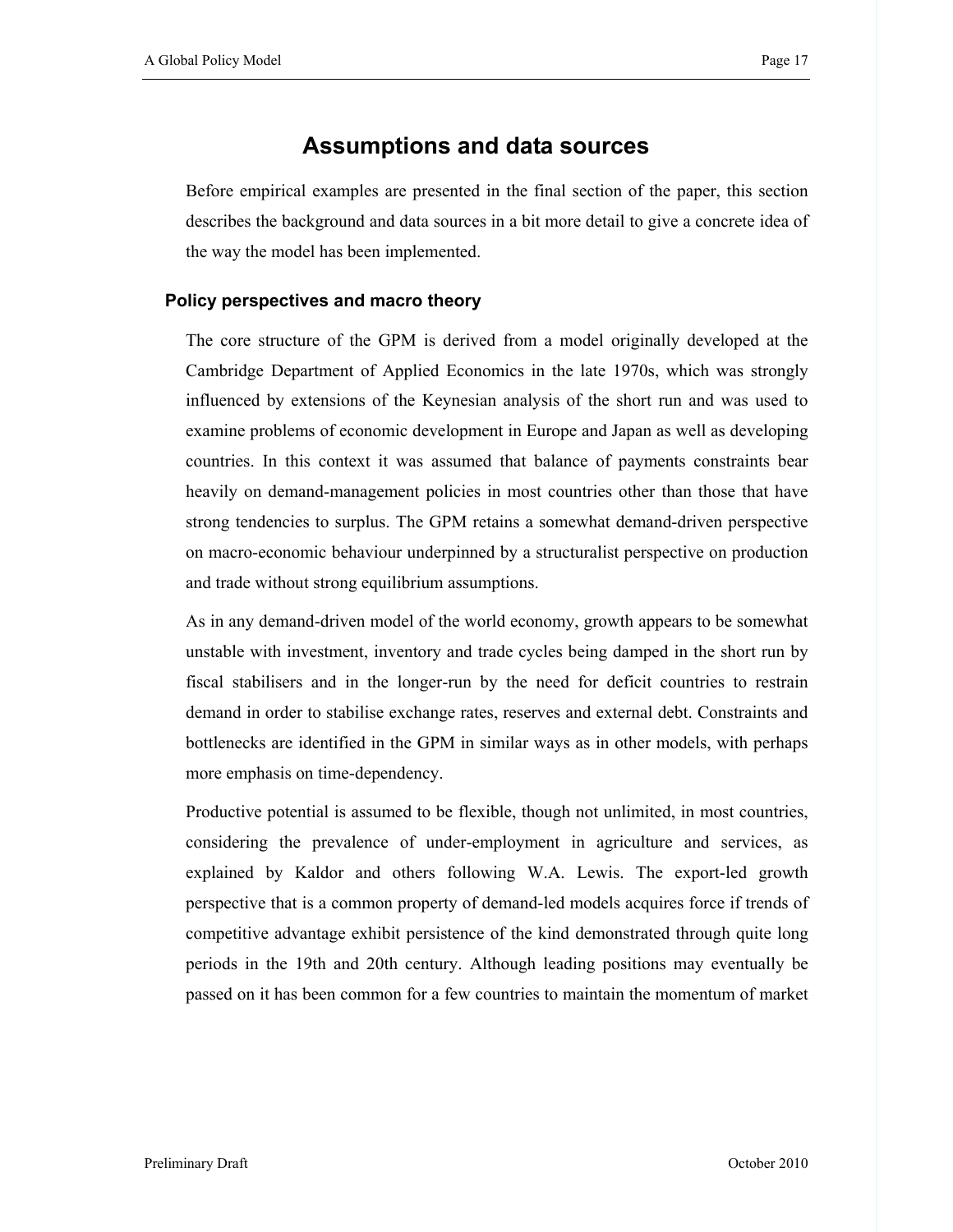acquisition and technical progress over one or several decades, allowing their economies to reduce or eliminate under-employment.<sup>17</sup>

It has been important to understand why cumulative advantages have not accrued to exporters of commodities, despite limitations on land and natural resources of the world as a whole, and despite occasional periods of high prices that have brought considerable wealth to commodity exporters. The long-term weakness of earnings from commodity exports may be attributed to the competitive nature of commodity markets and 'landsaving' technical progress facilitated by innovation and the use of industrial inputs.

Since the early 1970s oil revenues or more generally, energy balances, have periodically come to the forefront as a significant element in global financial flows. Thus the GPM retains a decomposition of merchandise trade between three sectors - manufactures, energy and commodities - with an evolving, oligopolistic pattern of bilateral market shares for manufactures and competitive market-clearing prices for oil and commodities. This structure serves to demonstrate, for example, how the rising cost of imports of oil to Europe can be offset in balance of payments terms, albeit with some delay, by rising exports of manufactures to oil-exporters in the Middle East where European companies had a high market share. On the other hand non-oil developing countries that do not gain any such compensation have in the past financed costly oil imports by accumulating external debt.

The evident importance of oil has prompted the inclusion in the GPM of variables measuring supply and absorption of energy, taking into consideration gas, coal and noncarbon sources<sup>18</sup> as well as oil, a feature that requires further development about carbon emissions and prospective exhaustion of low cost oil reserves.

Another area that has been developed in the GPM, taking advantage of modern UN data sources, is the analysis of financial variables and their impact on the real economy including in particular exchange rates and government and private sector financial flows reflecting fiscal policy in the case of the former and savings and investment behaviour in the case of the latter. Moreover in common with some other contemporary models, the GPM provides an explicit if somewhat preliminary treatment of financial assets and liabilities including government debt, bank deposits and lending, exchange reserves and

 $\overline{a}$ 

<sup>&</sup>lt;sup>17</sup> A perspective strongly argued by Kaldor with acknowledgements to Young and Myrdal

<sup>&</sup>lt;sup>18</sup> Hydro and nuclear electricity and a range of other sources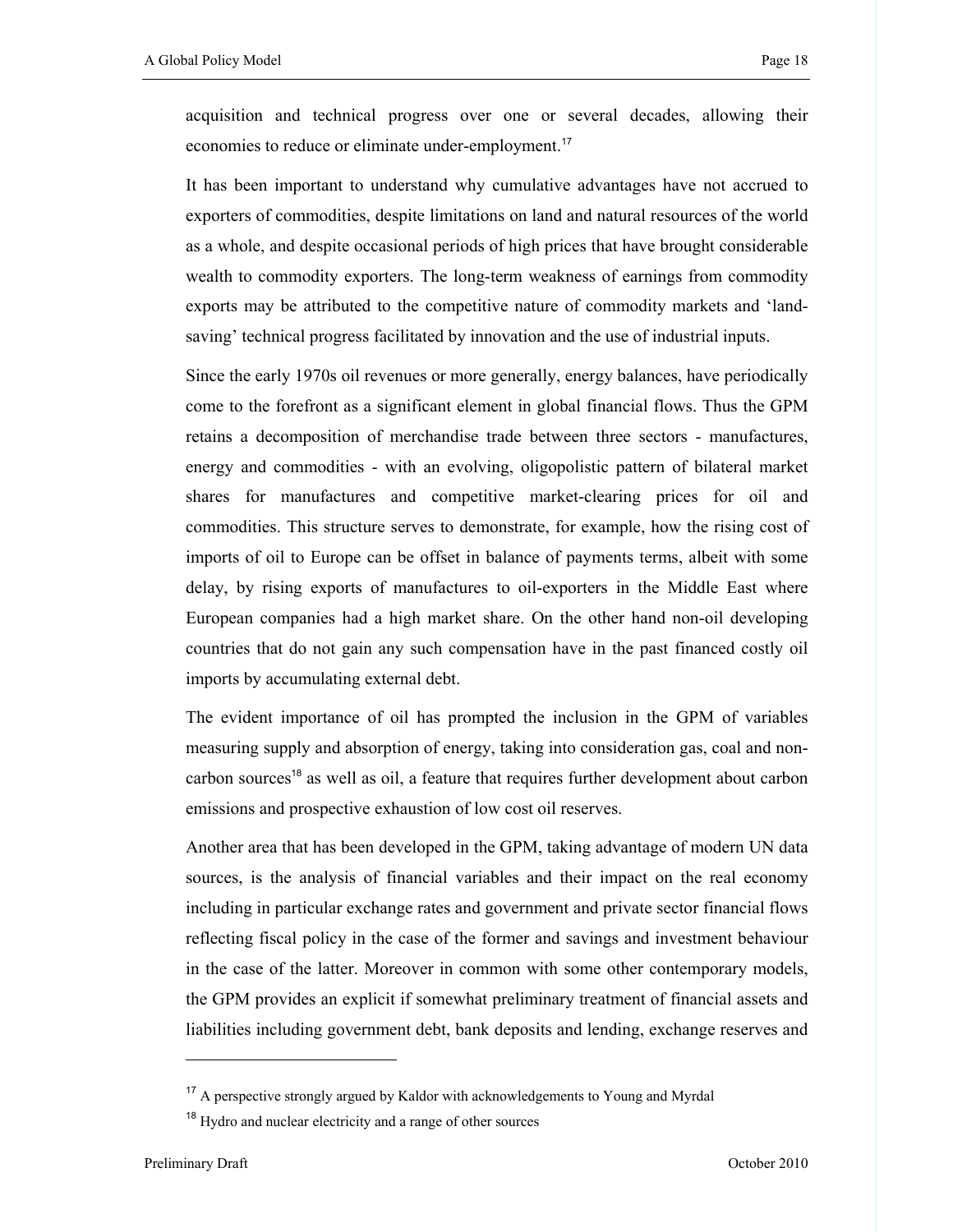other external assets and liabilities, making it possible to track cumulative effects of financial imbalances and holding gains in a stock/flow framework of the kind that has been advocated by macro-economic theorists since the 1980s. This provides a check on longer-run consequences of assumptions about financial flows, interest rates and inflation.

In addition, the availability of longer and more robust time series, together with developments in statistics and in econometric methods, have facilitated a richer data exploratory analysis and a better understanding of long run patterns and short term fluctuations. This allows the model to assign a very dynamic role to markets and private sector behaviour as well as a considerable potential for government intervention and leaves the verdict open on a wide range of possible future outcomes for individual countries and the world as a whole.

#### **Data sources**

To give effect to the theoretical perspectives outlined above the GPM relies mainly on UN and IMF databanks that provide annual series for individual countries, in principle covering the whole world. Inevitably the availability and consistency of data varies depending on the topic covered, the most comprehensive and complete source being the COMTRADE database providing statistics on trade by commodity, source and destination. Other datasets that are reasonably complete and up-to-date include population and national accounts aggregates (expenditure and production in dollars and national currency units at current and constant prices) published by the UN Statistical Department and balance of payments flows published by the IMF. Balance-sheet and monetary data, also published by the IMF, are less complete and in the case of many countries, available for shorter past time spans. Government accounts are assembled with considerable difficulty and greater reliance on other sources such as OECD and Eurostat.

Estimates of the value of capital and private wealth are currently constructed on somewhat arbitrary assumptions about holding gains, government lending to the private sector and investment in state enterprises etc. Data on the sectoral and functional distribution of income and real estate prices are, for the time being at least, lacking.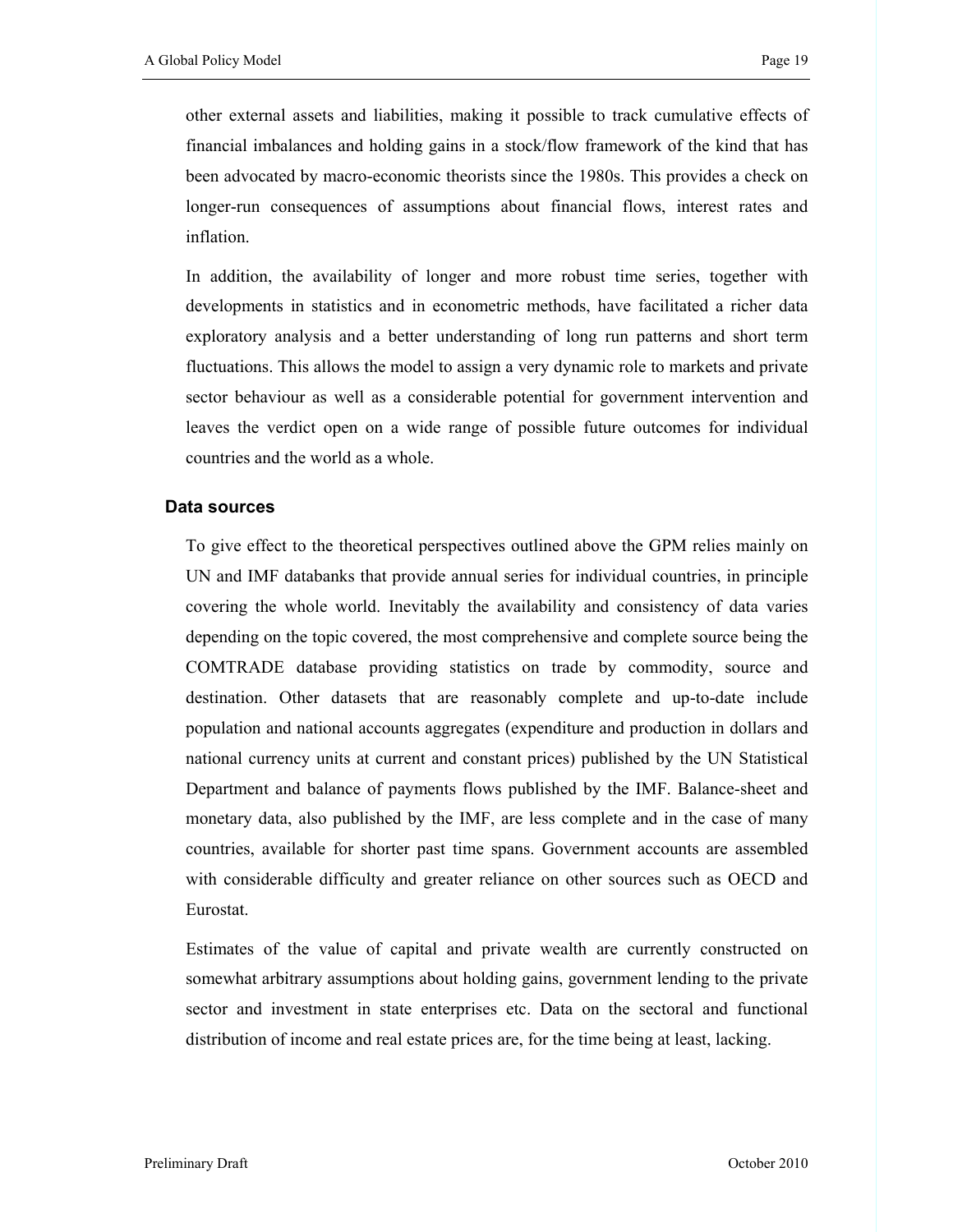### **Empirical illustrations**

This final section reviews specific aspects of recent history that have an important bearing on growth of the world economy and the distribution of growth between regions and use the model to present some ideas about the potential effect of different policy responses to these developments.

#### **Global financial imbalances**



The current account deficit of the US that emerged in the late 1990's and continued to increase up to 2006 is seen by some as a precursor of the recession that started in 2008. In any case the US deficit was many times larger in monetary terms than any previously-recorded deficit. It was accommodated and ultimately financed by surpluses in Japan, oil-exporting regions and China.<sup>19</sup>

Three conditions coincided to permit continued expansion of these current account imbalances: (i) deficit spending by the US government and private sector, (ii) high savings in the surplus countries exceeding investment and government deficits in the same countries, and (iii) the ability of central banks and global capital markets to recycle funds from surplus to deficit regions across currency zones without generating too much financial instability. Policies in the key countries were all supportive or at least complicit with regard to these developments and it can be argued that the imbalances could have continued without interruption so long as this combination of circumstances was seen to be beneficial to the participating countries.

The recession brought an interruption with smaller imbalances and diminished recycling. Yet as illustrated in the charts, a plausible baseline projection of the GPM could contain the implication of continuing imbalances following the recession.

l

<sup>&</sup>lt;sup>19</sup> Surpluses in Germany and other European countries were largely offset by deficits in the same region, notably those of the UK, Spain and several lower-income countries.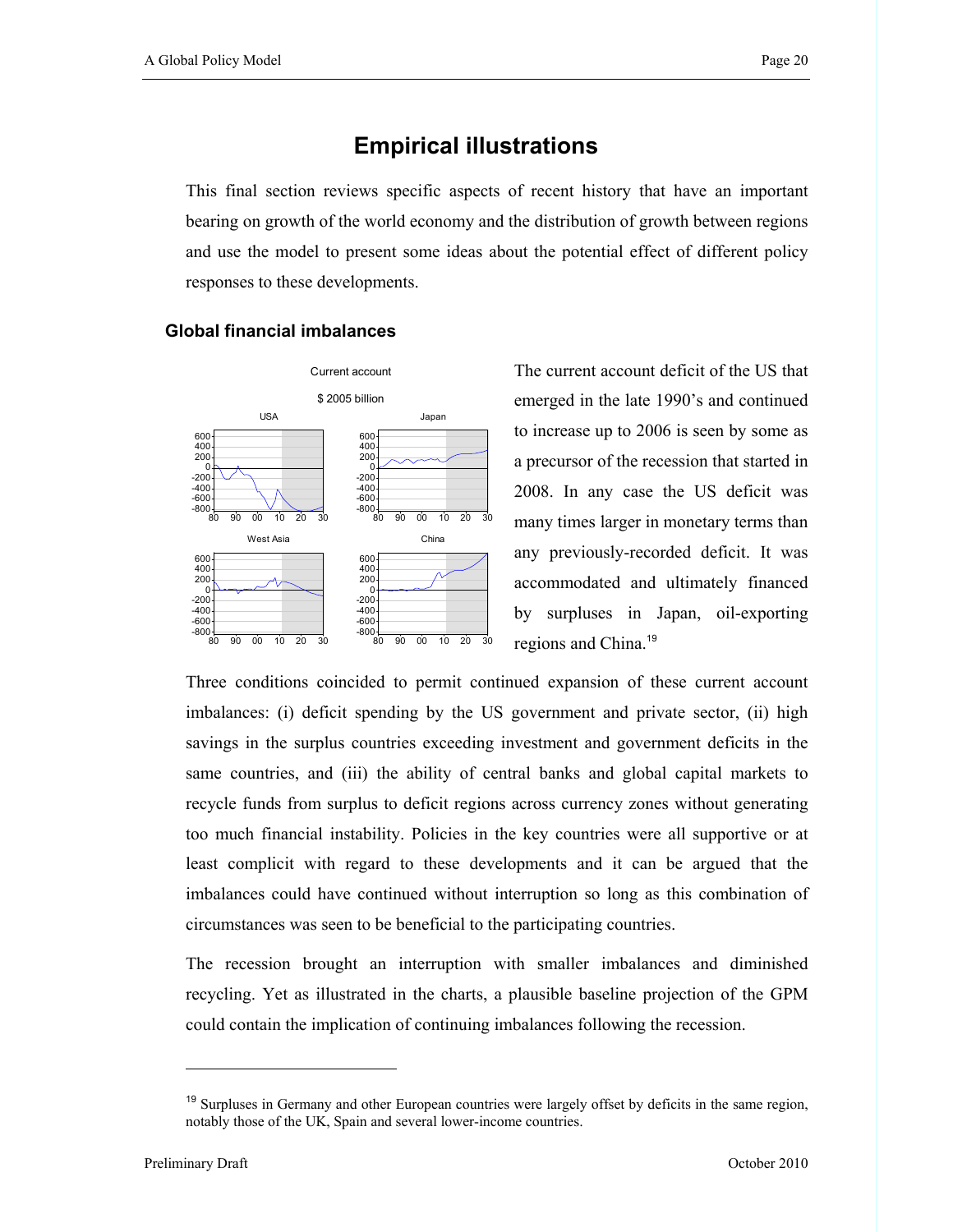One important caveat is the cumulative impact on external positions. Up to now the net external position of the US has not deteriorated too much as holding gains on US investments around the world have helped to offset current account deficits. The outcome has been a very rapid increase in the value of external liabilities and assets. But in any country including the US there is some issue about the level of external ownership of domestic assets that is acceptable and it may be questioned whether external liabilities could exceed 200% and eventually approach 300% of GDP as implied in the baseline projection without provoking major changes in US policy which in this context would inevitably take a less open direction.

Apart from the recycling issue and acceptability of very high levels of gross or net





indebtedness, another aspect of considerable interest is the source of domestic savings/investment imbalances that have given rise to external surpluses and deficits on an unprecedented scale. The main driver has been private (non-government) behaviour with government balances offsetting a large part of the variation in private balances. Thus in the 1990s when the US private sector moved from surplus to deficit, government budgets moved in the opposite direction achieving a surplus for the first time in the year 2000. Since that time swings in the private balance have been mirrored quite closely by government budgets with the combined figure showing an increasing net deficit until a large and sudden reduction in private spending initiated the recession.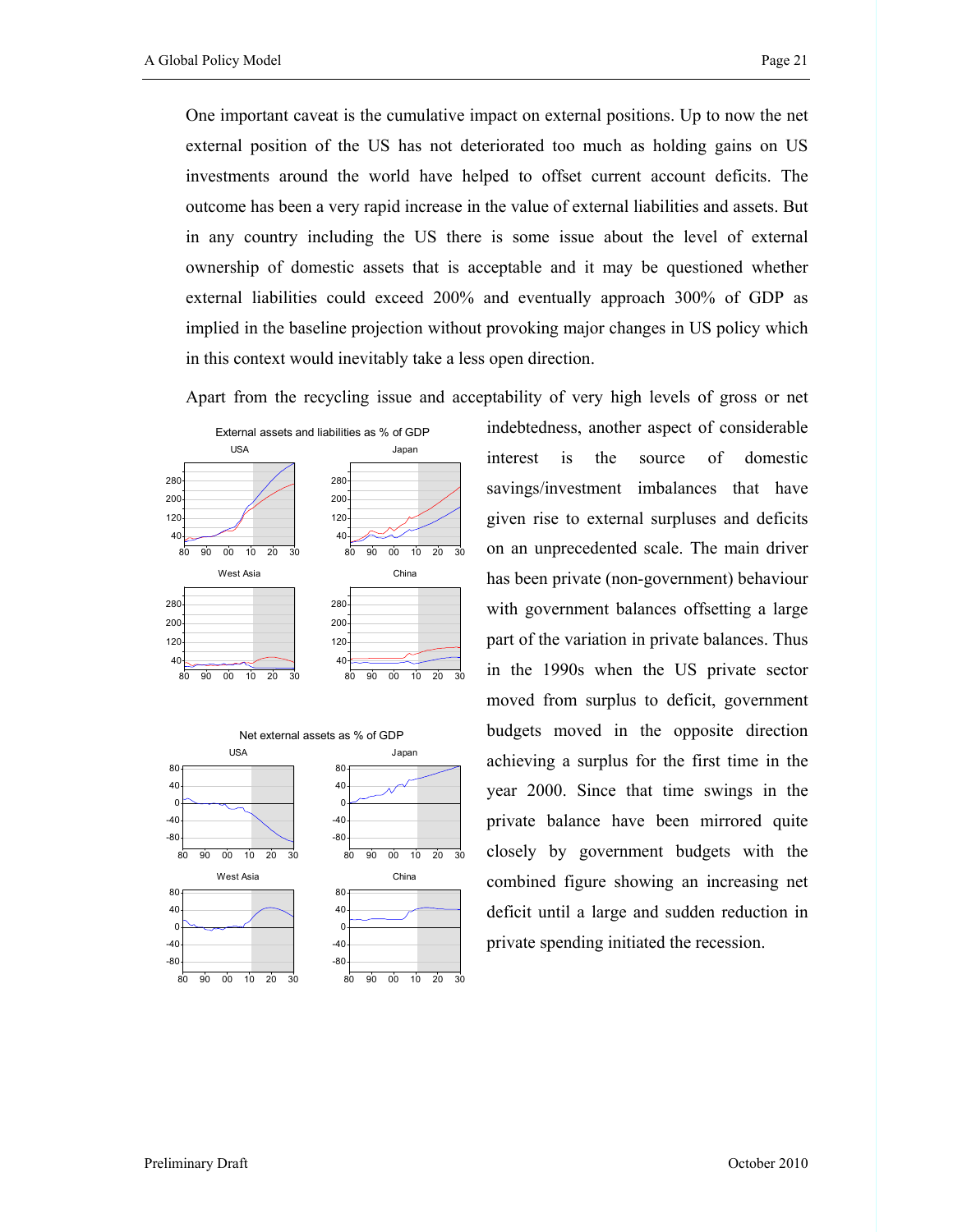



A similar but opposite process took place in Japan as the private surplus climbed during the 1990s and government moved into heavy deficit generating a huge government debt with additional domestic liabilities arising from accumulation of exchange reserves in pursuit of a lower exchange rate for the Yen. There were also spectacular increases in savings in China and high net savings in the other long-term surplus region, West Asia. In the 1980s and 1990s government deficits did something to offset private surpluses in these regions but since 2000 government deficits have been small making for large surpluses on current account and rapid accumulation of exchange reserves and other external assets.

Thus, a plausible baseline projection shows the US private sector moving back into deficit as the recession fades. With much less certainty, such baseline assumes the private sector surplus in China will reduce progressively while surpluses in Japan and West Asia will be not much different from the past. In this context the US budget deficit should reduce steadily and government debt will eventually decline as a percentage of GDP. Japanese government debt is projected to fall relative to GDP as a result of reductions in the budget deficit and other non-budget outlays. Since there is no particular reason for the Chinese government to incur large deficits, the overall result is that external imbalances will tend to reassert themselves with the possible exception of West Asia where surplus could eventually move into deficit as oil-driven growth slows down.

Other imbalances that may become more pronounced in coming years include those of Europe (surplus), high income resource-rich countries such as Australia and Canada (deficit), Central and South America (deficit) and middle-income Africa (deficit). These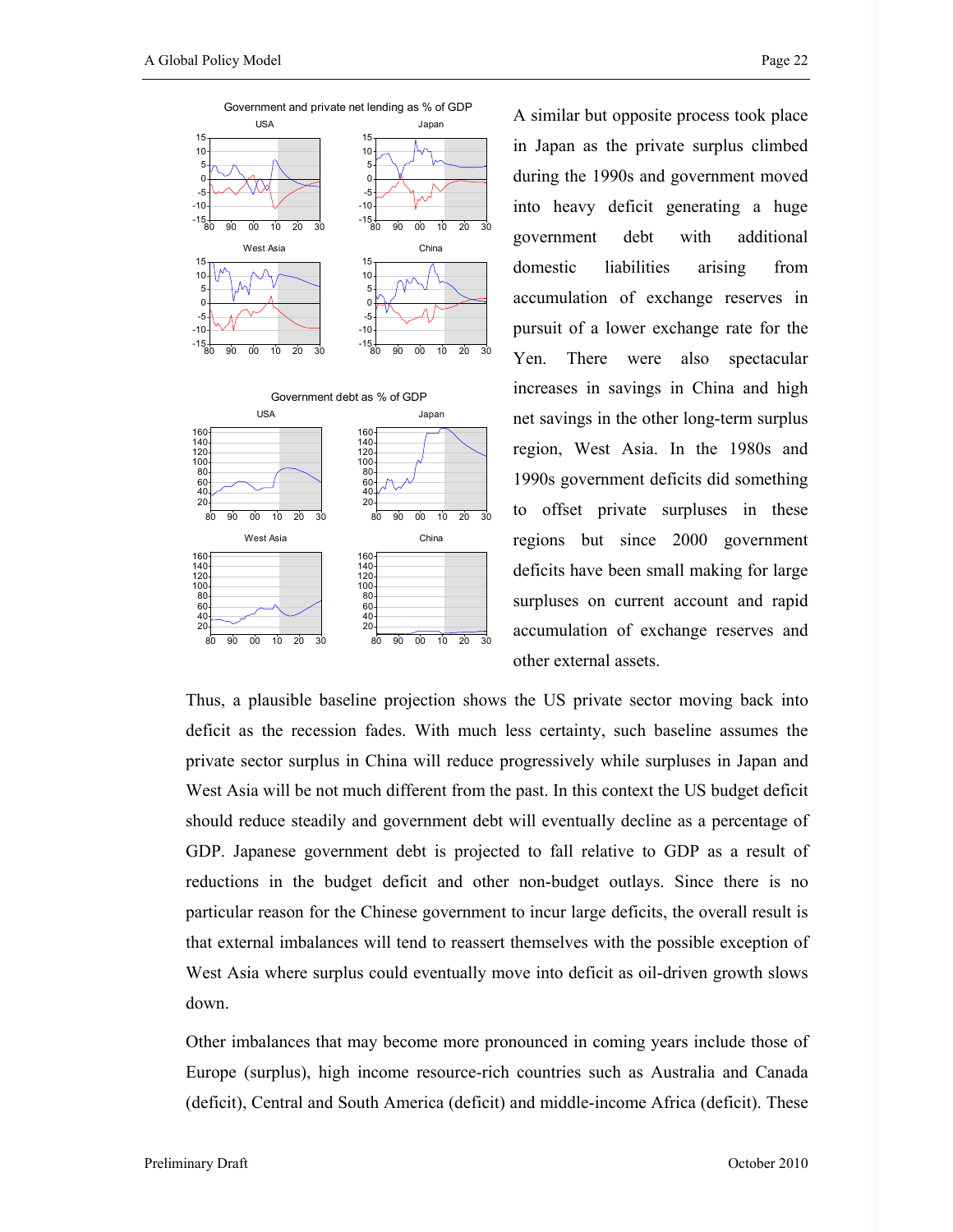are unlikely to be on the same scale as imbalances of the US, Japan and China. South Asia and low-income Africa are vulnerable to large and sustained deficits but deficits in these regions will not make much impact on the global pattern because their GDP remains so low.

#### *Potential for policy innovation*

The potential for policy innovation depends on the timescale and pattern of response to locally in the country or group of countries where the change takes place and spill-over effects in other regions.

Considering the problem of imbalances, contemporary discussion concentrates on fiscal and monetary policies considered broadly to include influence on exchange rates with mercantilist trade policies lurking in the background. On the one hand imbalances in the form of private spending and government deficits are potentially favourable to expansion of global demand and recovery from recession. On the other hand deficits and accumulating debt present problems of acceptability and sustainability. From the perspective of deficit regions, there is a risk that accumulating debt will damage the debtor's credit status making borrowing increasingly expensive and difficult to secure. Eventual recurrence of exchange crises such as those that occurred in the 1990s could not be ruled out.

In principle if deficit countries eschew fiscal consolidation and maintain long-term growth of government spending with stable tax rates, the level of government debt may rise substantially relative to GDP. In these cases the current account may remain in deficit for some time. But then the exchange rate would weaken and if an inflationary spiral is avoided, improved competitiveness should feed into improved GDP growth, higher investment, rising tax revenues and a declining debt-to-GDP ratio. This optimistic picture of the potential benefits of growth-orientated fiscal and monetary policy is not without risks, in particular the risk of a confidence crisis leading to capital outflow, exchange rate collapse, credit contraction and high interest rates. The risk is less if such policies are followed simultaneously and coherently by groups of countries since spillovers from deficit regions are generally positive for trading partners. On the whole, the larger the country or group of countries involved, the lower the risk. Thus if the US and Europe could make a pact to sustain expansionary policies as long as necessary to restore growth and employment, then, according to GPM simulations,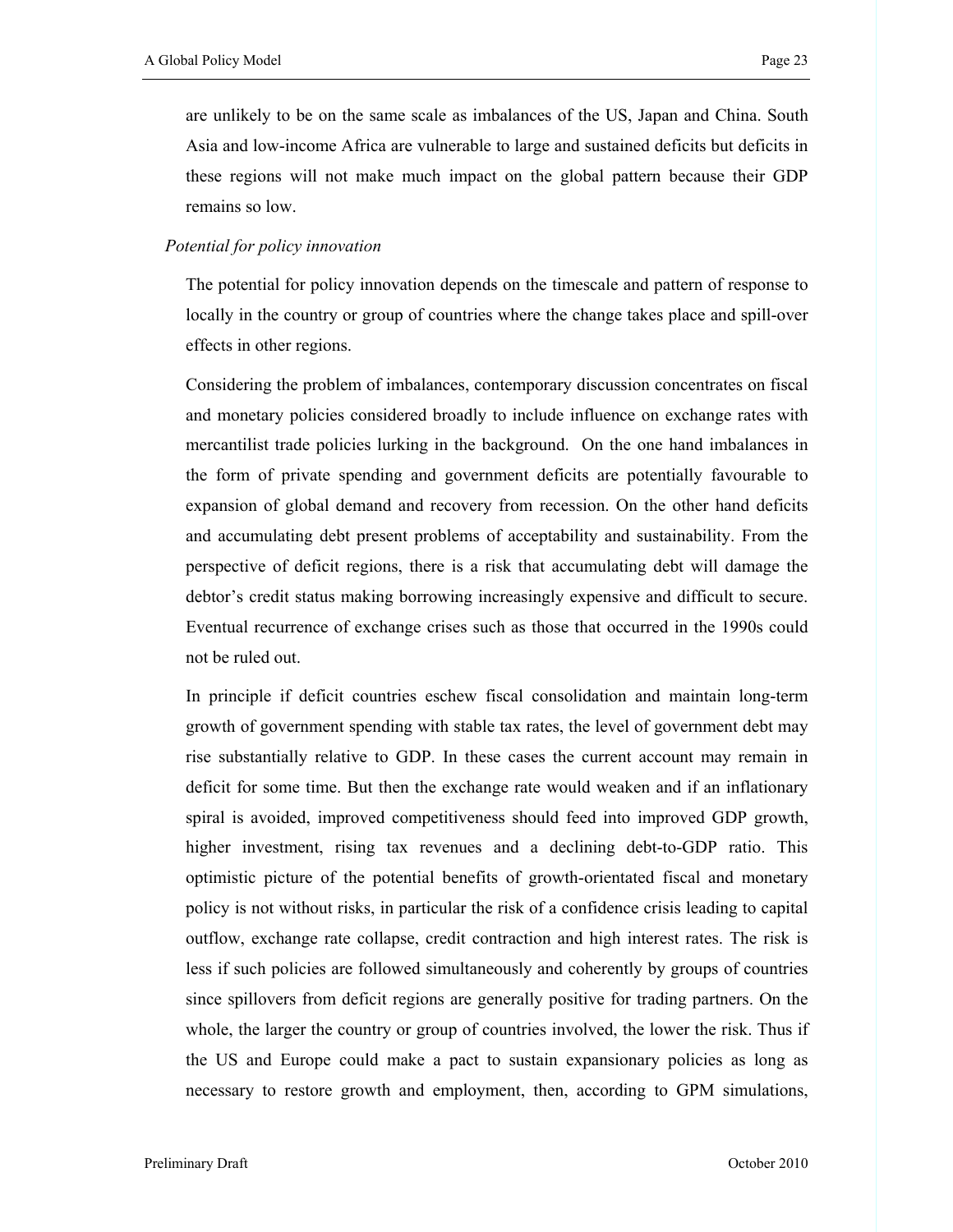government deficits would reduce after 2-3 years and debt to GDP levels would come down rapidly in the second half of the coming decade. But if fiscal policies are decided on a national basis or favour consolidation rather than expansion such benefits cannot be achieved. Additionally it should be noted that spill-over effects from consolidation are negative for trading partners.

A different path to recovery that appears to be favoured by many commentators include action by surplus countries to reduce their surpluses and revalue their exchange rates which in principle may allow the US and other high-income deficit countries to recover from recession while undertaking fiscal consolidation and reducing the level of government debt. But it is not clear why deficit countries could be expected to respond in the desired manner since if they experience large real exchange rate appreciation they may find it very difficult to maintain the momentum of catch-up which has done much to change the distribution of world income in their favour over the past few decades. The point is that providing they do not lose competitiveness emerging economies are now large enough collectively to be able to maintain their own growth momentum while the US and some other high income countries continue to suffer high unemployment and insufficient growth. To reverse or balance out this trend, the US and Europe would have to embark on their own expansionary policies in a coordinated fashion.

#### **Winners and losers**

Although it is commonplace to assert that all countries benefit from globalisation, there can be no doubt that from a national perspective the global economy and financial system is a competitive arena in which some countries perform much better than others and the playing field is not at all level.

The term 'comparative advantage' is possibly apt to describe the variegated pattern of international trade and finance but the most important comparison is not between different branches of production in one country but between different countries attempting to earn income in the same market where the success of one tends to mean the failure of others.

A reasonably good overview of the competitive position of different countries or country groups can be obtained by comparing per capita exports and other current account credits on the one hand and the ratio of imports and other current account debits to GDP on the other.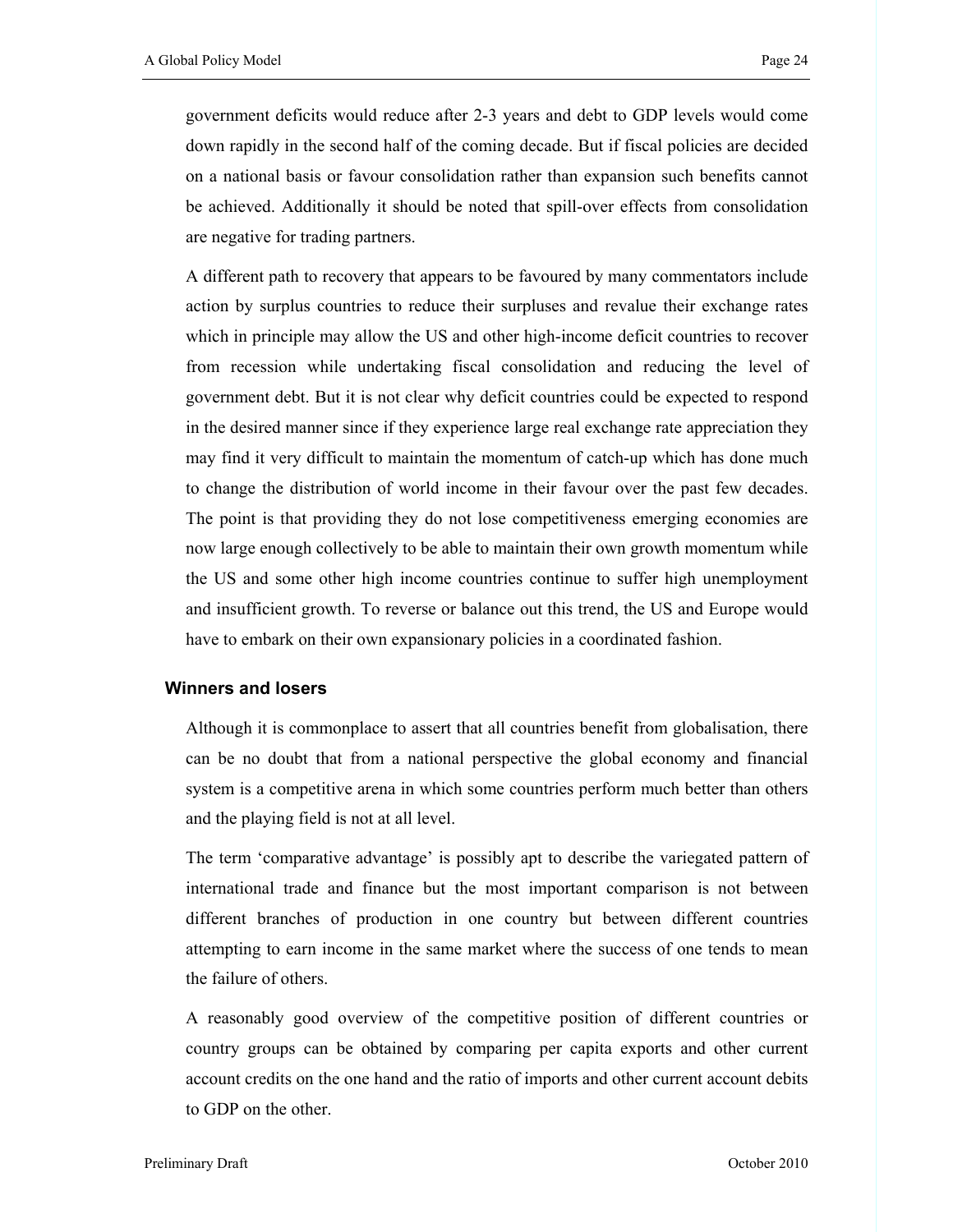If the current account is balanced the ratio of these two indicators, which we will term the c/a performance index, determines GDP per capita. Out of balance, if per capita GDP exceeds the performance index there has to be a net capital inflow (c/a deficit) and if it falls short there will be a c/a surplus and net capital outflow. To put all this another way, domestic borrowing and financial deficits raise GDP per capita above the performance index but have to be financed by capital inflow while high domestic saving and financial surpluses reduce GDP per capita below the performance index and result in capital outflow.



 The chart compares the c/a performance indicator and relative per capita income since 1980 for the US, Europe, China and India with projections to 2030. It will be seen that the GPM baseline used here implies some eventual recovery of the competitive position of the US while that of Europe deteriorates significantly. China continues its long-term catch up and India moves up from a still very low current level in 2010 reaching somewhere near China's current position in 2030. By then China's per capita income is not far below that of Europe.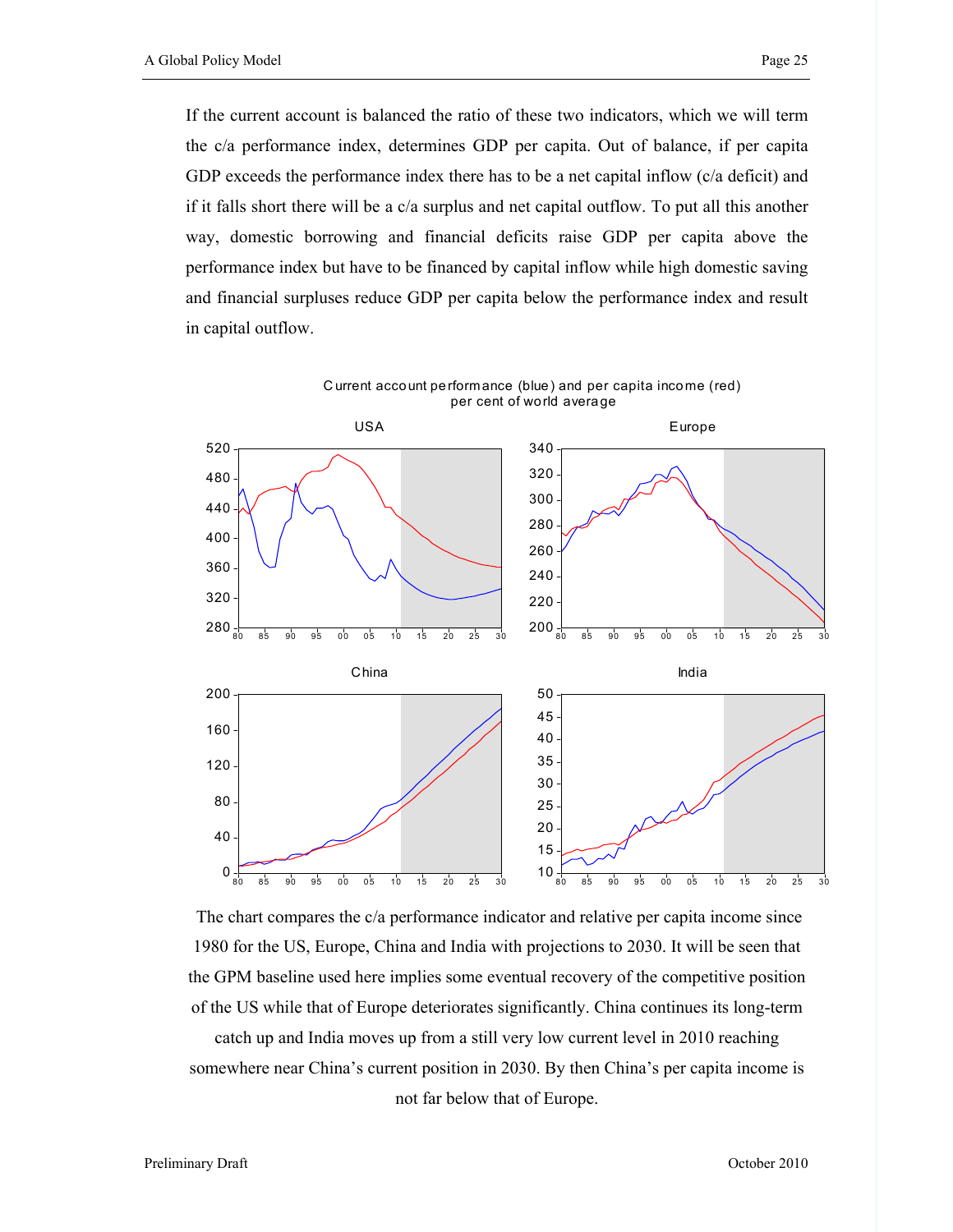To understand the historical or projected division of world income in more detail it is useful to examine values of the two component indexes, those for exports and imports, for each country or bloc.



It is worth noting that for the world as a whole there have not been huge changes in the composition of credits and debits since the 1970s. The GPM baseline does not anticipate large changes either. In the baseline shown here the importance of manufactures reasserts itself and despite projected increases in the price of oil, energy trade is expected to decline slowly in value terms as a share of the world total.

The most dramatic change in the baseline

projection is continued growth of China's exports of manufactures accounting for an ever-increasing share of the world total as shown by the grey area in the left-hand chart.



On the other hand China's imports of

primary commodities and energy are not projected to increase more relative to GDP than in other blocs. This underwrites the sustained long-term improvements in China's overall competitive position and relative per capita income shown earlier. Coming from some distance behind the projection for India is similar although India would remain a much less open economy with relatively low imports of manufactures and greater dependence on growing exports of services and income and transfer credits.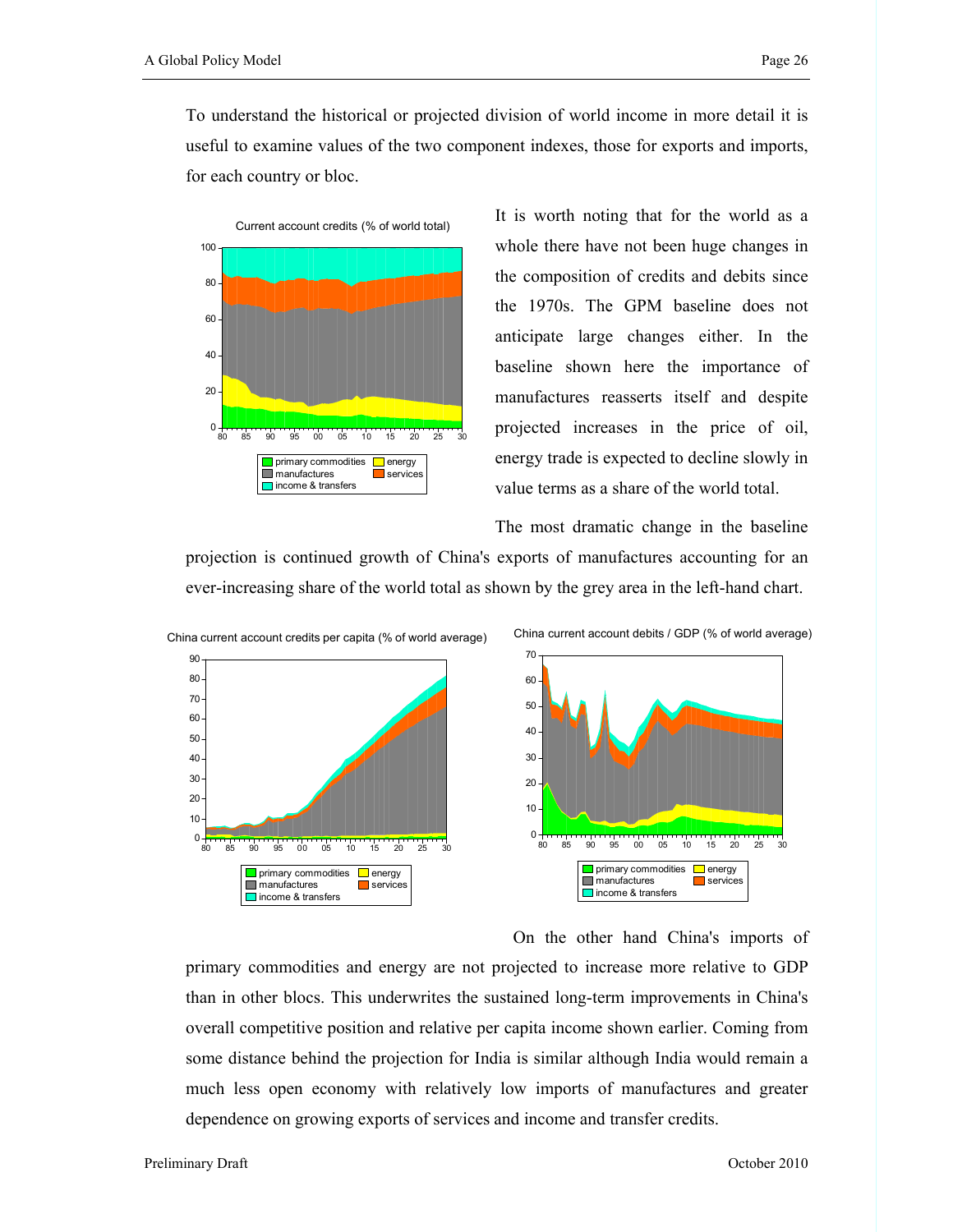The main explanation of different outcomes projected for the US and Europe in this baseline is an improvement in export performance of the US. This in turn is a function of different projected movements of the real exchange rate as continuing US deficits and rising external indebtedness provoke sustained dollar depreciation while Europe's stronger financial position implies less export growth and greater exposure to increases in imports ultimately implying slower per capita GDP growth.



USA current account credits per capita (% of world avera $\epsilon$  Europe current account credits per capita (% of world average)

Sustained catch-up by China and India does not imply similar trends of convergence in other low income regions in Africa or Asia. Thus there is an issue whether the division between winners and losers imparts a deflationary bias to the world economy as a whole. Although middle-income countries that improve their global position may expand their trade relatively fast, high-income countries may adopt conservative, deflationary policies that result in current account surpluses and at the same time constrain countries with weak trade performance that at the end of the day must accept growth rates determined by stronger countries. A pattern of growth that is in line with the needs and aspirations of most or all regions of the world is only achievable if most or all low- and middle-income regions can steadily improve their competitive position vis-a-vis slow-growing rich countries.

#### *Rebalancing the global growth pattern*

Although exchange rate adjustments can help middle- and high- income countries to adjust their trade performance there is a limit to the degree to which countries can adjust the real exchange rate in a downward direction without confronting severe distortions in relative prices and income distribution as external goods and services, incomes and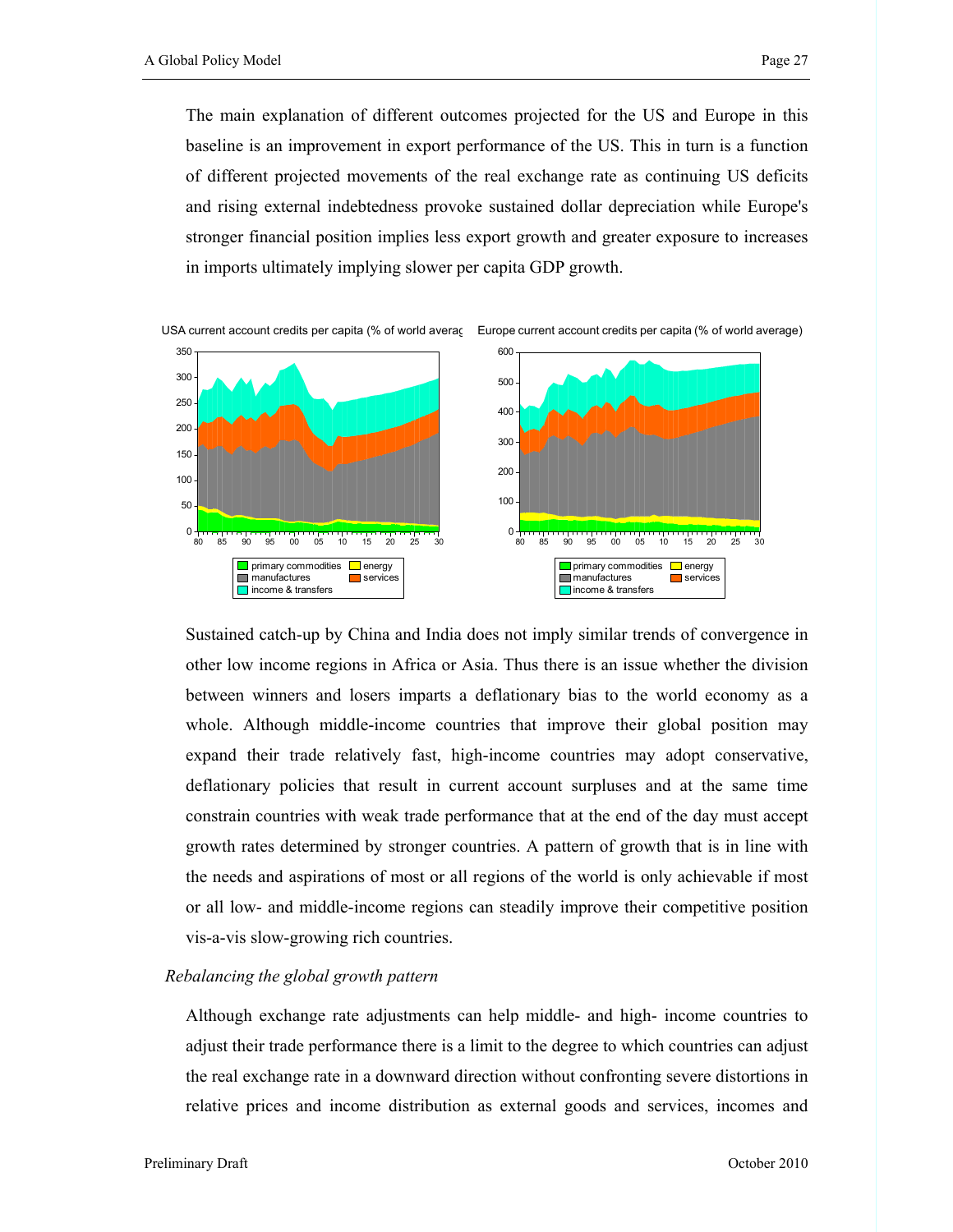assets become extremely expensive relative to the internal price level. Governments come under pressure to subsidize imported products, increase pay of urban employees, and allow prices of essential commodities to rise in order to secure supplies leading ultimately to severe inflation. Such limitations of exchange rate or monetary adjustment have led governments throughout history to seek other means to promote exports and import substitution through all kinds of commercial, industrial, regional and sectoral policies. But if every country pursues such policies simultaneously the weaker get little benefit and the balance of advantage will not shift in their favour. In the worst case competitive export promotion can result in a 'race to the bottom' with respect to taxation, environmental protection and social responsibility.

Slow-growing high-income countries have little to lose *collectively* by transferring competitive advantages to lower-income countries and regions that need to grow faster but so long as they vie for competitive advantage and maintain overvalued currencies it is difficult for their electorates to recognize potential benefits of positive discrimination in favour of low-income trading partners.

Historically the best environment for positive discrimination has been a context of regionalization in which member countries accord privileges to each other, cooperate in the development of common infrastructure and institute rules of co-existence that make it easier for them to improve their region's competitive position while sharing benefits through high levels of internal trade. Global agreements on positive discrimination in favour of low income countries have show so far limited scope and do not seem to have been effective in the past despite 50 or 60 years of effort by UN organisations and high income countries.

#### *Assessing the growth challenge*

Starting from average annual income of around \$1,000 per person as is currently the situation for countries with a combined population of nearly 1 billion, the time required to reach middle- or upper-middle income status, depending on the GDP growth rate, is illustrated in the following table.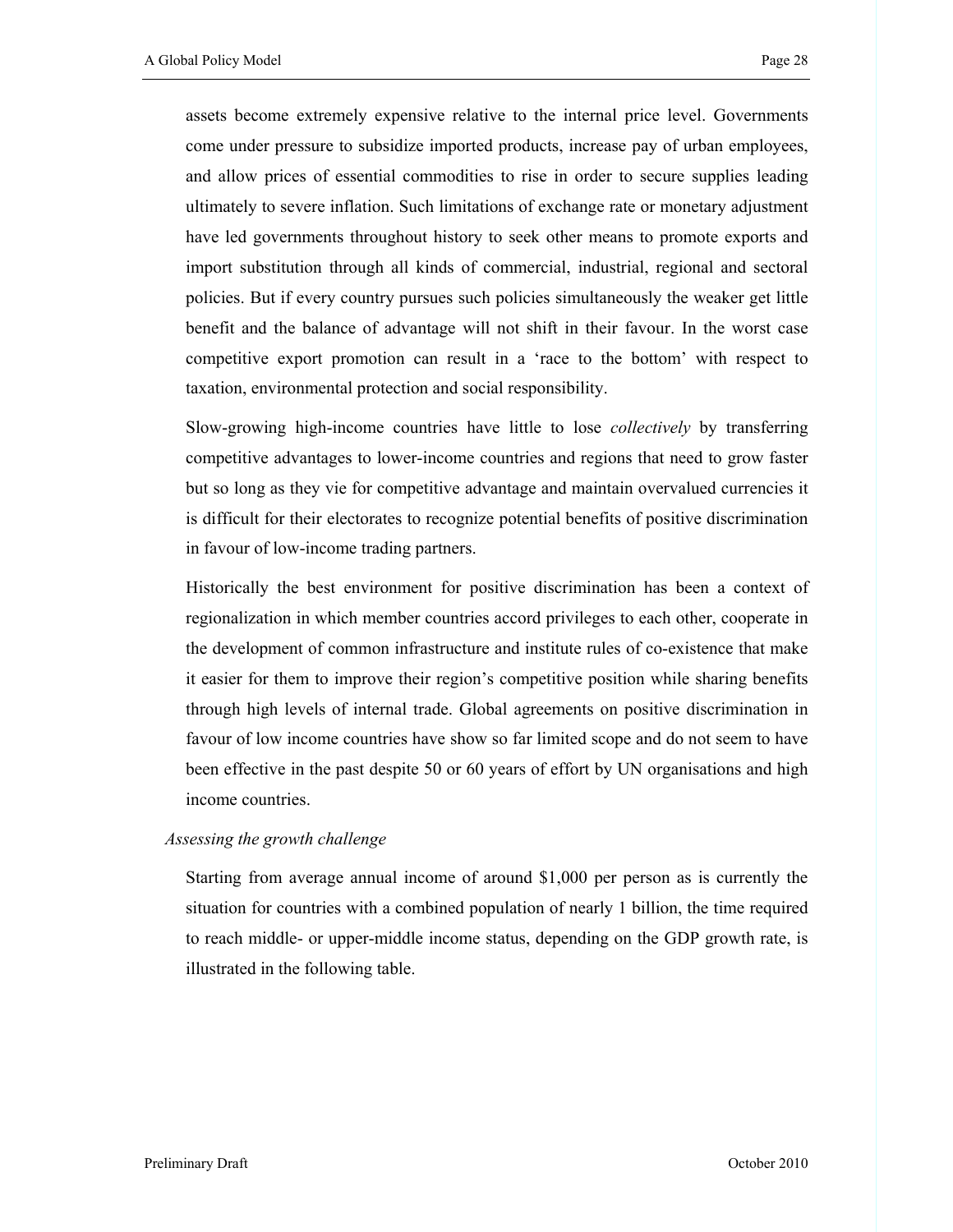| Income level  | Blocs with 2010 income               | Annual growth of  | Assumed future    | Time to reach next | Income   |
|---------------|--------------------------------------|-------------------|-------------------|--------------------|----------|
| $(\$2005$ ppp | around the given level               | per capita income | annual growth of  | income level       | level in |
| per capita)   |                                      | 2000-2010         | per capita income | starting now       | 2030     |
|               |                                      |                   |                   | (years)            |          |
| 40,000        | <b>USA</b>                           | $0.6\%$           | $2\%$             |                    | 59,000   |
| 30,000        | Europe, Japan, Other                 | $0.4 - 2.5\%$     | 2.5%              | 12                 | 49,000   |
|               | developed, East Asia high            |                   |                   |                    |          |
|               | income                               |                   |                   |                    |          |
| 10,000        | CIS, West Asia, East Asia            | $1.1 - 5.3\%$     | 4.5%              | 25                 | 24,000   |
|               | middle income, Central               |                   |                   |                    |          |
|               | America, South America               |                   |                   |                    |          |
| 5,000         | China, Africa middle                 | $3.4 - 9.4\%$     | 7%                | 10                 | 19,000   |
|               | income                               |                   |                   |                    |          |
| 2,500         | India, South Asia, East              | $3.5 - 5.9\%$     | 6%                | 12                 | 10,000   |
|               | Asia low income                      |                   |                   |                    |          |
| 1,250         | Africa low income                    | 3.8%              | 5%                | 14                 | 3,000    |
|               |                                      |                   |                   |                    |          |
|               | Total gap (Africa low income to USA) |                   |                   | 73                 |          |

The gap from the bottom to the top of the table is over 70 years and might be taken to represent three generations. In the past the problem for very low income countries has been one of take-off as many countries experienced periods of economic stagnation with declining per capita income in the 1980s and 1990s. For regions that have managed to reach an income level of around \$10,000 per person there is a large and apparently difficult gap to cross before reaching upper-middle or high income status. Many such countries have remained around their present relative position for several decades past.

#### **Global convergence**

The main and probably inescapable ingredients of a globally-coordinated growth perspective that is in principle capable of supporting sustained catch-up by low and middle income regions in coming decades include the following:

i) sustained growth of government spending on services and investment at a rate equal to or slightly higher than the target growth of GDP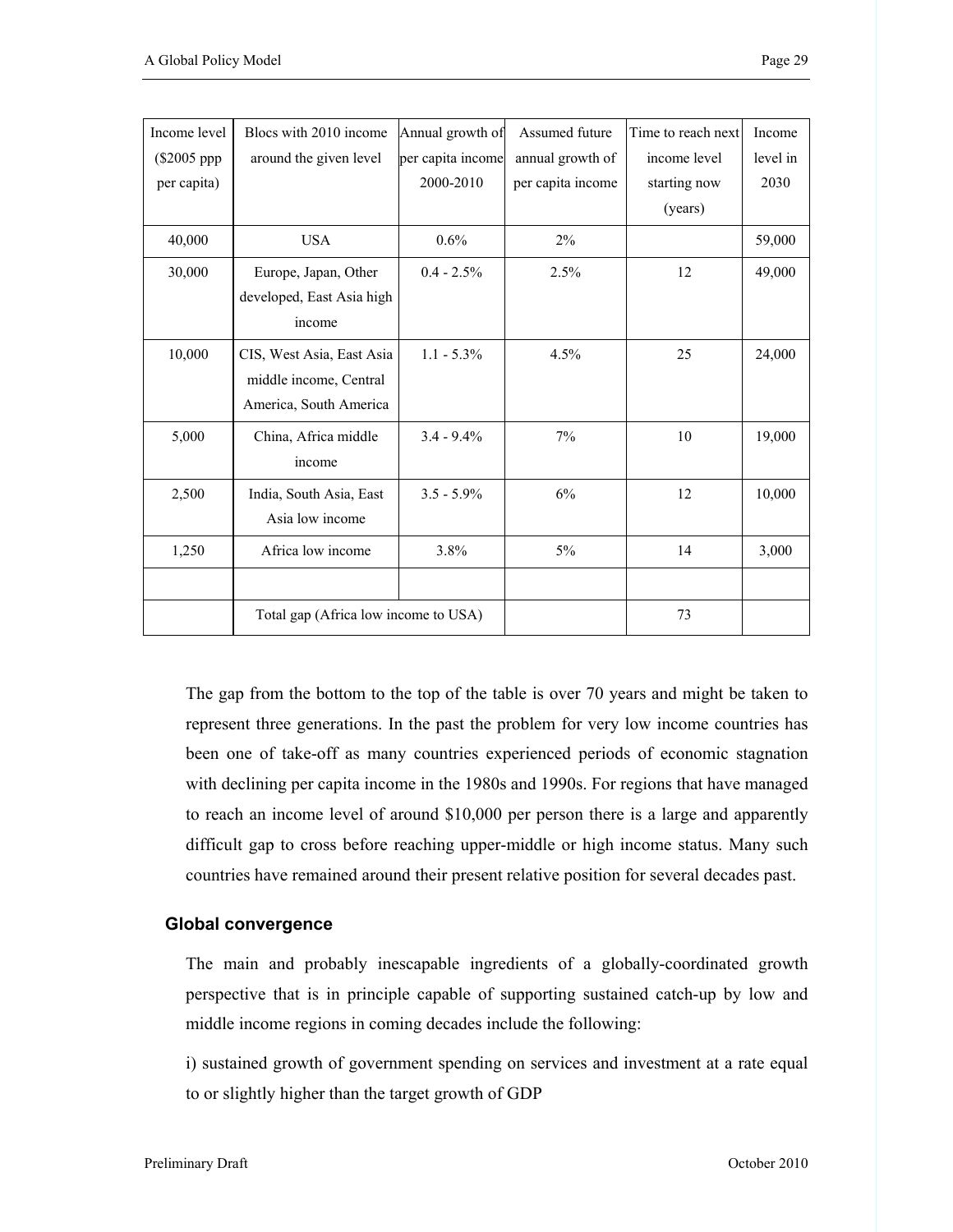ii) incentives and support for private investment to keep pace with government spending

iii) energy saving in all countries on a scale that will keep global absorption down to 1% per year, accompanied by expansion of supply capacity sufficient to keep the real price of oil at around the present level

iv) targeted systems of regional preference and coordinated sectoral and industrial development linking low and middle income countries in each major geographical region (Central and South America, Africa, South Asia and East Asia), accepted and supported by higher-income trading partners

v) long-term, low-cost financing for low-income blocs experiencing substantial current account deficits and accumulating debt positions.

The first two objectives, if satisfied, would generate a high rate of growth of global demand as well as in low and middle income countries. This in turn would make concerted energy policies more vital and it would be important to make sure energy supplies are available to low and middle income countries at manageable prices even if they have not yet been able to develop sufficient local sources of supply. The last two objectives are crucial to support industrial development and mitigate or compensate increasing current account deficits and avoid highly inflationary currency devaluation in low and middle income countries with weak trading positions.

The following charts illustrate a global development scenario for the period to 2030 constructed according to the above principles. Results are shown for four blocs - the USA, China, South America and low income Africa - to illustrate the range of outcomes generated. Red lines on the charts indicate results of the global development scenario, blue lines show baseline results for comparison.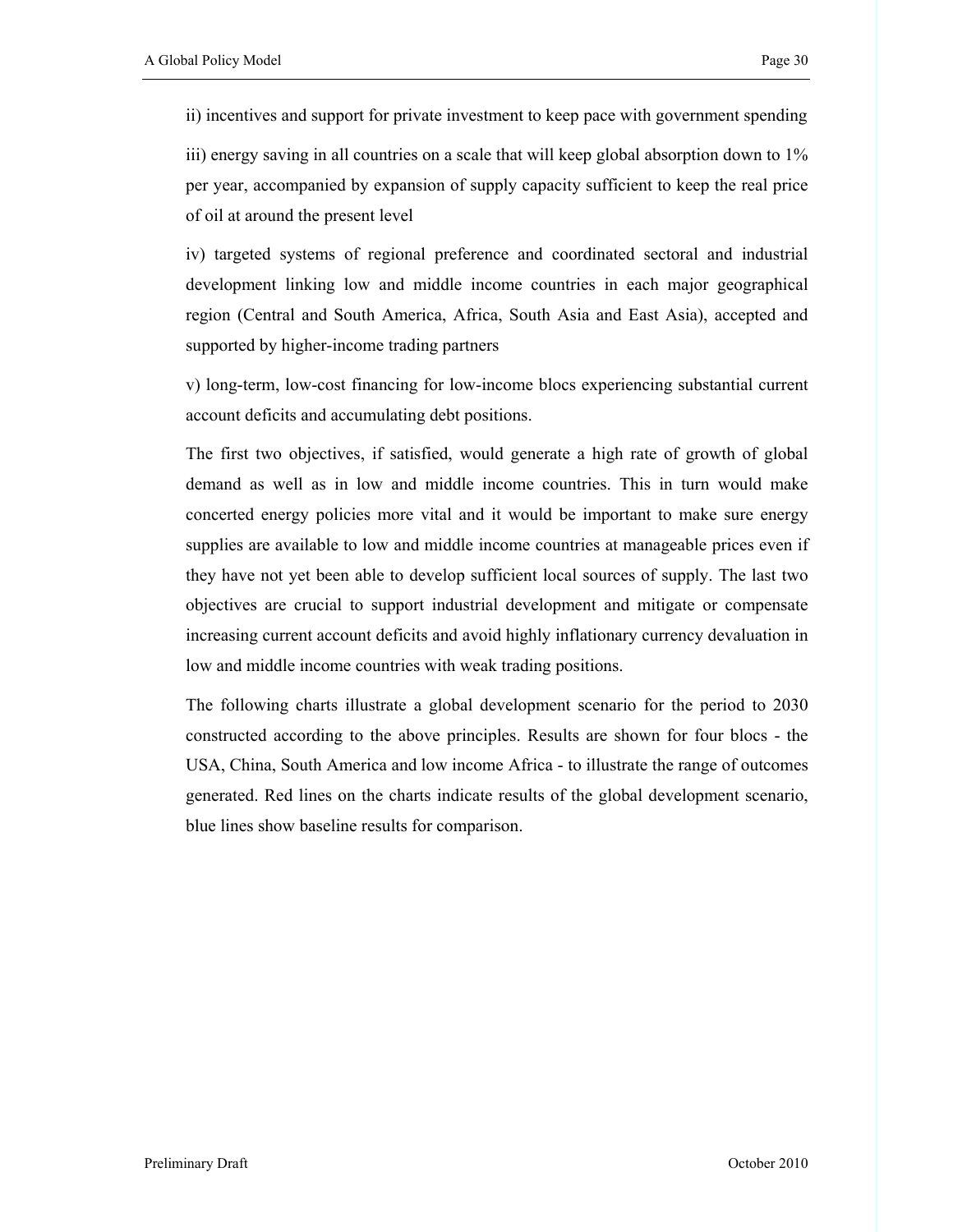

Unsurprisingly, expansion of demand through government spending and private investment is effective for low and middle income blocs, generating rapid growth of per capita income without prejudicing growth in high income blocs and already fastgrowing regions such as China that are not assumed to undertake any special new policies apart from those relating to energy and provision of financial support for developing low-income countries.

Moreover, despite strong regional preferences in favour of the low and middle income countries in America, Africa, South Asia and East Asia (but excluding China), current accounts of high income regions and China are if anything stronger than in the baseline projection. This reflects a tendency to increased current account deficits in the developing blocs that have accelerated domestic spending. The African low income group in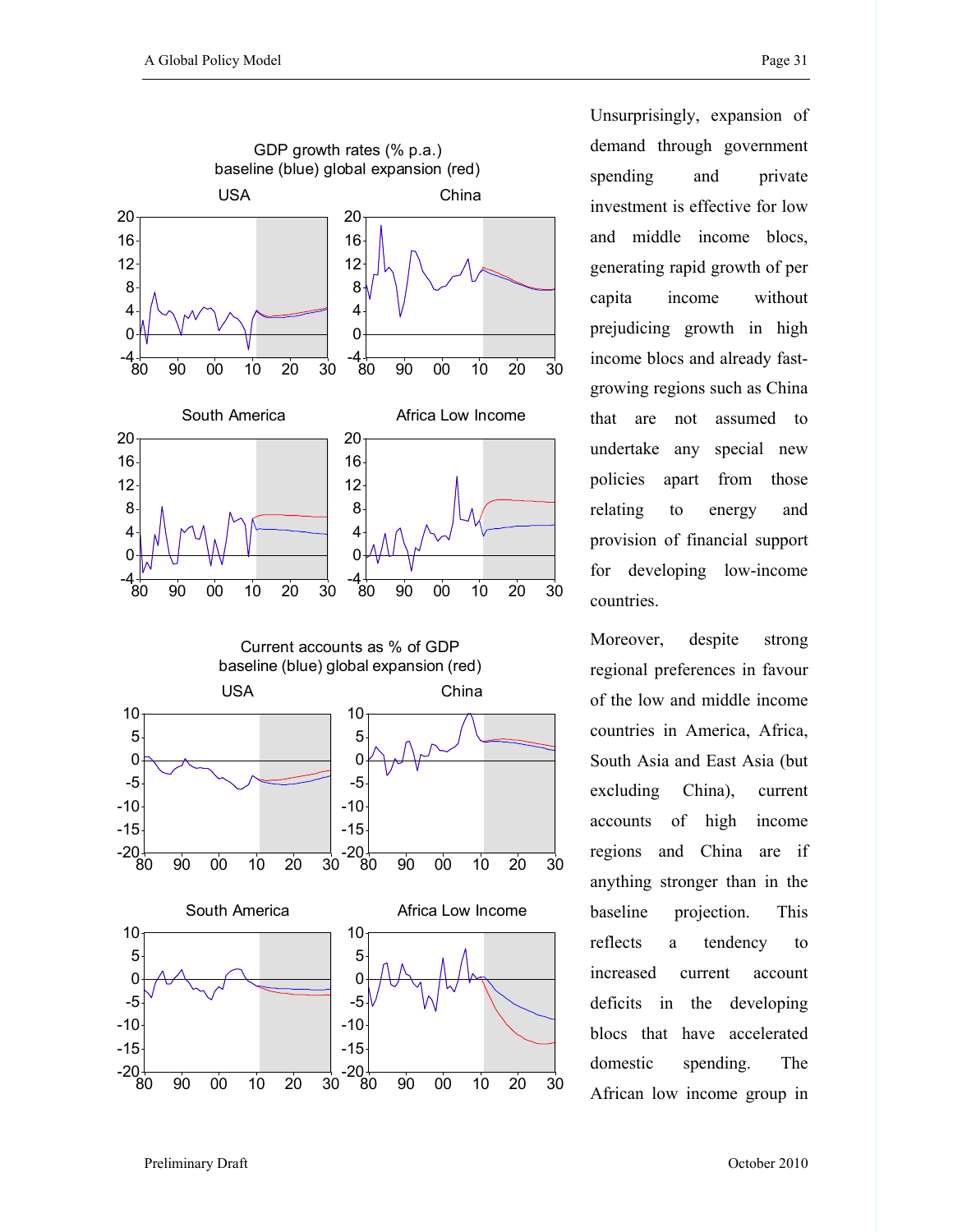



particular has large current account deficits relative to GDP that would certainly require financial support under objective (v) listed above. Alternatively, trade and investment agreements could be enforced that ensure a relatively rapid diversification that would finance the growth push with export revenues.

Accelerated income growth has uniformly beneficial effects on government debt, reducing the debt burden significantly despite rapid growth of government spending. By implication, current account deficits in high-growth developing regions reflect increased private deficits due to higher investment - objective (ii).

The final chart presented here shows the assumed effect of preferences and coordinated industrial development on trade in manufactures in each global region. The least plausible picture is probably that for Africa since intraregional trade has not been growing significantly as a